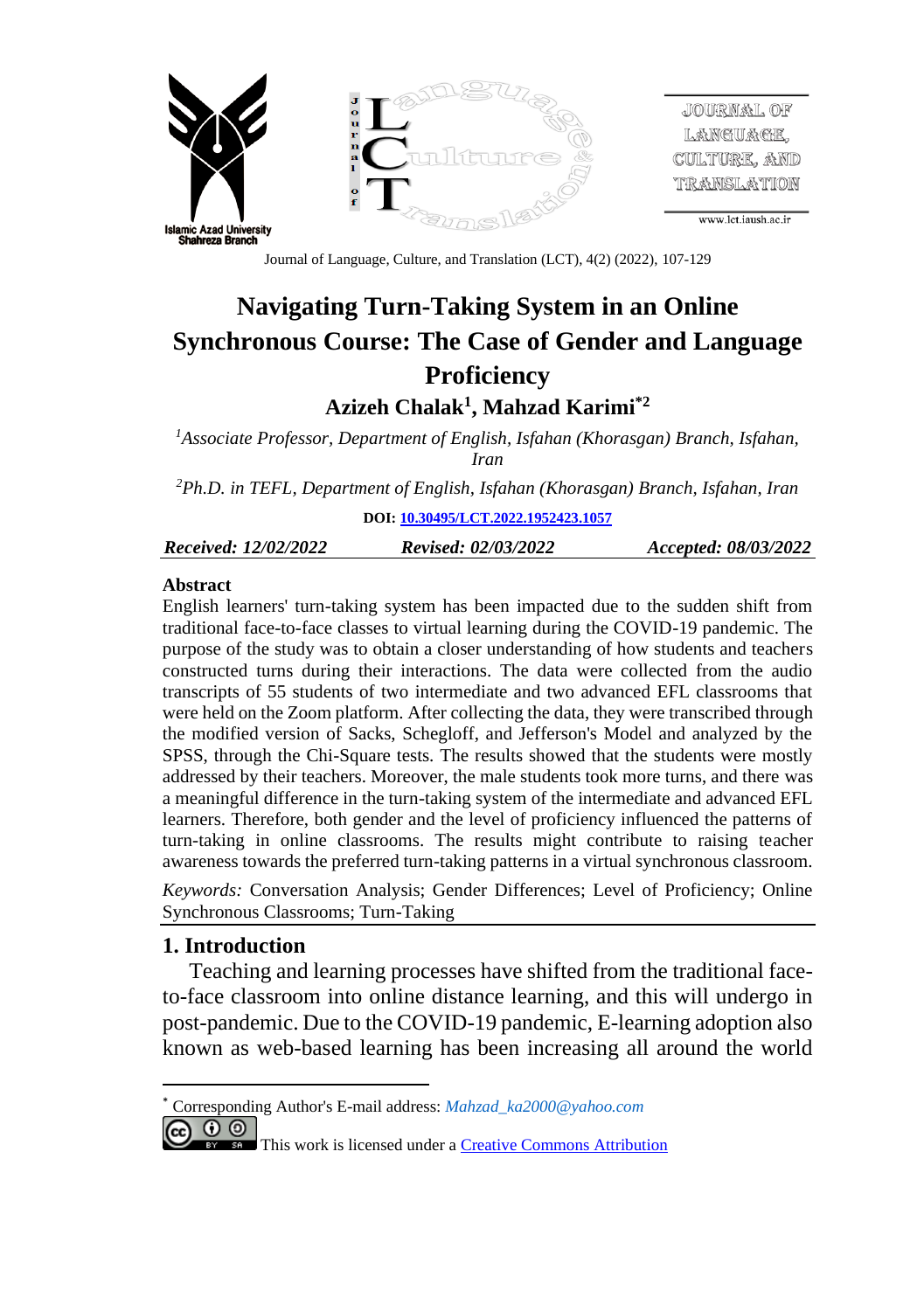(Greller & Drachsler, 2012; Racheva, 2018). E-learning is defined as a set of instructions delivered through the use of Information and Communication Technology (ICT). One of the drawbacks of E-learning is that many learners are reluctant to take part in online discussions (Wut & Xu, 2021). Therefore, a smooth turn-taking transition might be hindered (Seuren et al., 2020).

Taking turns, asking and answering questions, and providing feedback are essential components of classroom discourse. Sacks et al. (1974) elaborated the principles of turn-taking. According to their framework, the transition between speakers usually occurs at a transition relevance place (TRP) that speakers employ a handful of conversational techniques to assign the responsibilities of the interlocutors. Nicholls (1993) also claims that the dominant traditional turn-taking pattern in the L2 classroom discourse is Q-A-C (Question-Answer-Comment). Rymes (2009) argues that these traditional patterns reflect an unequal teacher-fronted discourse in the classroom. In other words, a teacher is the only one who knows, and they have the only ones who have the right to comment on the students' answers.

More recently, various researchers have investigated synchronous computer-mediated communication (CMC), interactions using verity of chatting programs, and preferred turn-taking strategies on online learning platforms (Jocuns et al. 2020, Lee, 2007; Rahmatika & Laila, 2021). Some researchers (Puri, 2012; Rezai & Zafari, 2010) have enumerated the benefits of synchronous CMC programs as follows: (a) encouraging students' participation, (b) allowing students to speak without any interruption, (c) providing personalized identification, and (D) creating substantial communication. However, there are some potential disadvantages that could impede smooth transition between the teachers and students (Darhower, 2002).

One of the main differences between women and men's speech can be related to the fact that men dominate exchanges through the use of interruptions and overlaps (Hussein, 2020). Men possess a speech style based on power and try to take more turns. According to sociolinguistic theories, gender-specific conversational strategies can emerge in conversation (Amani, 2020). According to Coates (1998), females are more curious to take a turn in conversation than men; meanwhile, males are more straightforward, being silent, and neglect the turn-taking offer. Sadker (1999) also maintains that classroom interactions between teachers and students put men in a spot-light, and relegated females to the sidelines, or to invisibility.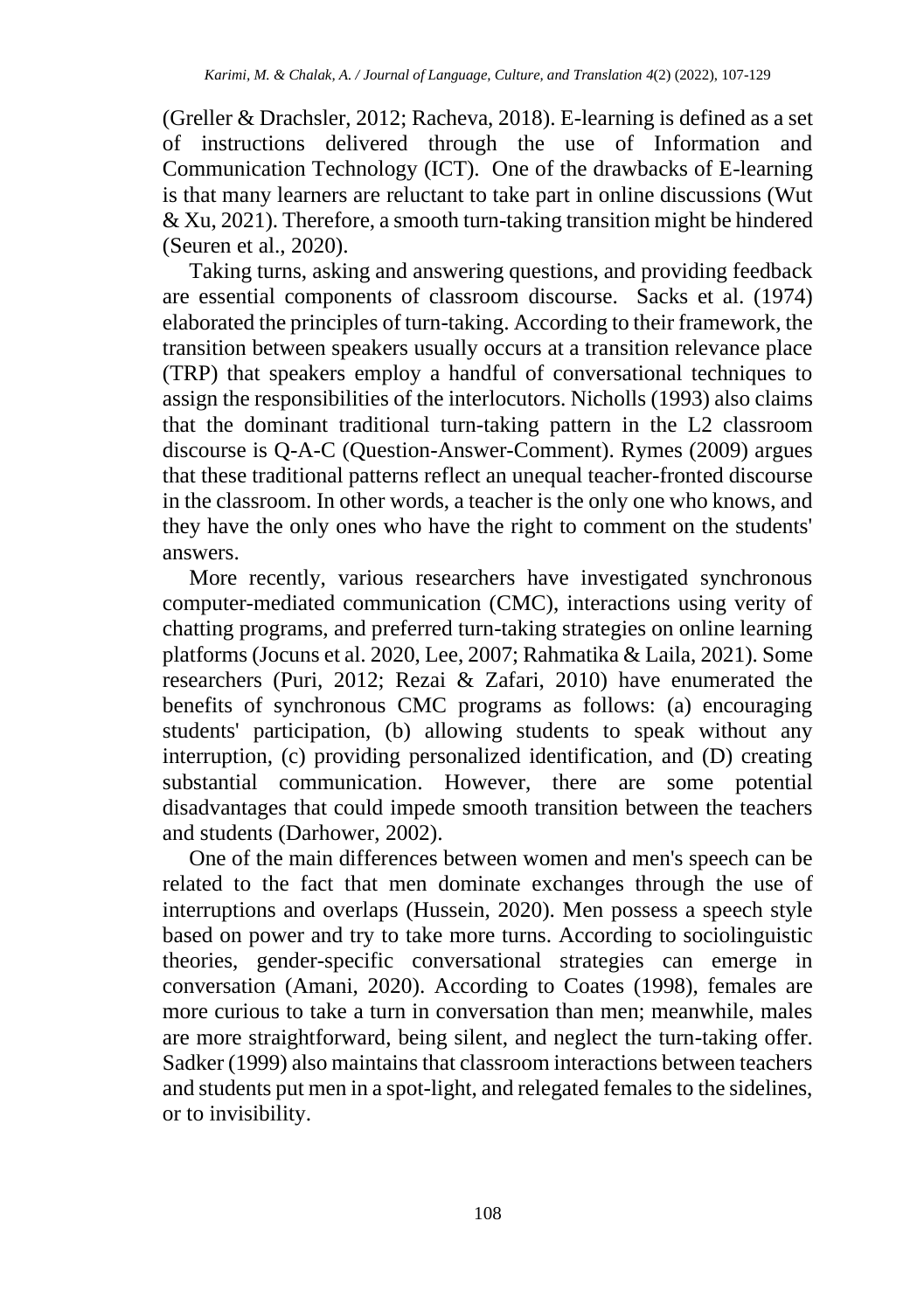Therefore, research on turn-taking in regard to gender differences had addressed various results (Amir & Jakob, 2020; Chalak & Karimi, 2017; Yakushkina, 2018). Moreover, there are many issues with participation in online environments. For example, technology-related troubles such as delays and orientation disparities, the absence of some valuable resources, lack of immediacy in time and place, and lack of non-verbal behavior can affect the turn-taking system. Therefore, the existing account fails to address the EFL learners' strategies to take or hold a turn in an online environment.

The principal objective of this paper was to investigate the turn-taking system applied in an online synchronous course. Moreover, the study sought to discover the differences between males and females regarding the preferred strategies of turn-taking. Finally, two proficiency levels of intermediate and advanced were examined. The finding of this study could shed light on how males and females contribute differently in collaborative synchronous online classroom discourse, and it might empower teachers to give equal opportunities to all students and enhance students' motivation to interact more.

# **2. Literature Review**

# *2.1. Conversation Analysis (CA) and Turn-Taking*

Conversation analysis (CA) is a method for investigating the structure and process of social interaction among humans. Heritage (1984) proposed that the main goal of conversation analysis is description and elaboration of the competence that ordinary speakers use and rely on in participating in an intelligible socially organized interaction. CA is an organized system, as Seedhouse (2005) puts forward, there are some basic principles of CA that demonstrate this arrangement, and they include: (a) the systematically organized and deep order exist in interaction, (b) contributions to interaction are context-shaped and context-renewing, (c) no order of details can be dismissed a priori as disorderly, accidental, or irrelevant.

The best-known description of verbal turn-taking in conversation was proposed by Sacks et al. (1974). They consider CA as a great range of speech-exchange systems that has its roots in ethnomethodology. Accordingly, an account of turn-taking was improved to be independent of parameters of context, circumstances, topics of talk, the identities of participants in conversation; however, it was capable of great contextsensitivity because the conversation could be involved a wide range of situations, interactions, and changes among parties with any potential identities and familiarity.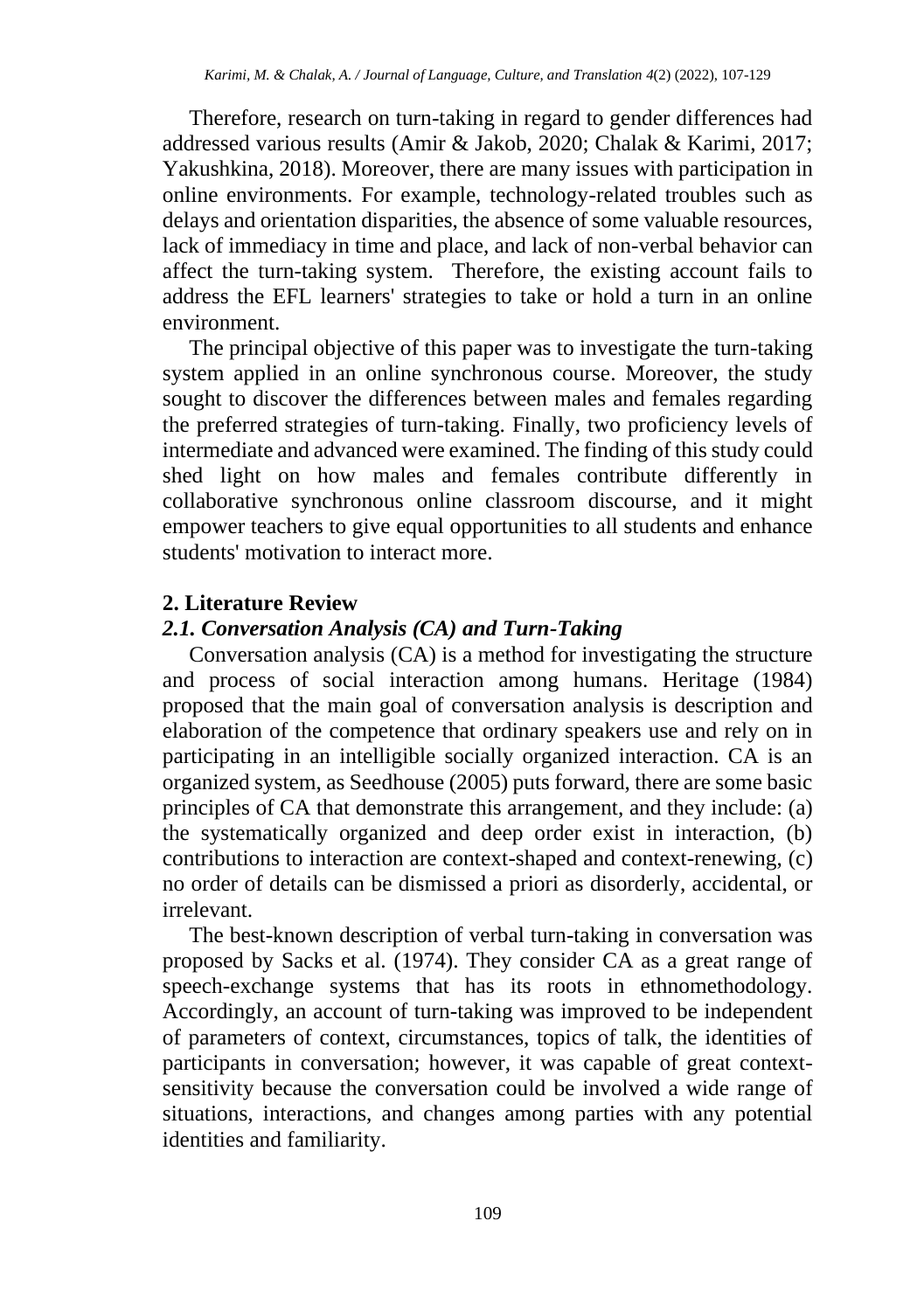Sacks et al. (1974) maintained that turn-taking is systematic and has been described in terms of two components, turn-construction and turn allocation. A turn is composed of various types of language units, such as sentences, clauses, phrases, and lexical items. These units which make up a turn are referred to the turn constructional units (TCUs). Turn allocation means the ways of selecting the next speaker, including addressing a specific party, asking tag questions, making reduced questions, and allowing someone immediately to be selected as a next speaker without a clear addressing.

Brown and Lee (2015) states that interaction and turn-taking are the basis of learning, through which learners are engaged in enhancing their communicative skills and constructing their identities through collaboration and negotiation. In fact, the teaching process is one of conversation which happens through spoken discourse or talk-ininteraction (Seedhouse, 2005). Hook (1981) classifies different kinds of classroom interactions as follows: (a) student-teacher interaction, (b) student-student interaction, (c) small group interaction, and (d) entire classroom interaction.

## *2.2. Studies Conducted Turn-Taking System in the Classroom*

Classroom interaction is basically viewed as a two-part interaction, in which the teacher is one party, and the whole class of students as a collective group is the other party (Lerner, 2002). Paoletti and Fele (2004) argued that there are some rules in the classrooms, but the rules are not always applied. According to the pedagogical program, teachers try to control turn-taking and avoid overlapping turns; for example, they do not accept answers that are called out. Markee (2000) criticized having a homogeneous point of view about classroom interaction. He maintains that students are not passive addresses and they can affect the design and structure of the turn-taking patterns.

Seedhouse (2005) worked on the patterns of classroom turn-taking and found that there was a variation in turn-taking organization in different L2 contexts. There was a relationship between interaction and pedagogy that participants showed through their orientation to the dynamic organization of the turn-taking in different contexts. According to Seedhouse, the most fixed organization of turn-taking was related to the form and accuracy context, in which the teacher was in strict control of the turn-taking process and decided who had to speak and when. Seedhouse (2005) also examined another L2 classroom context that was task-oriented with meaning and fluency exercises. The results were in contrast with the form and accuracy context, and there was less rigid turn ordering.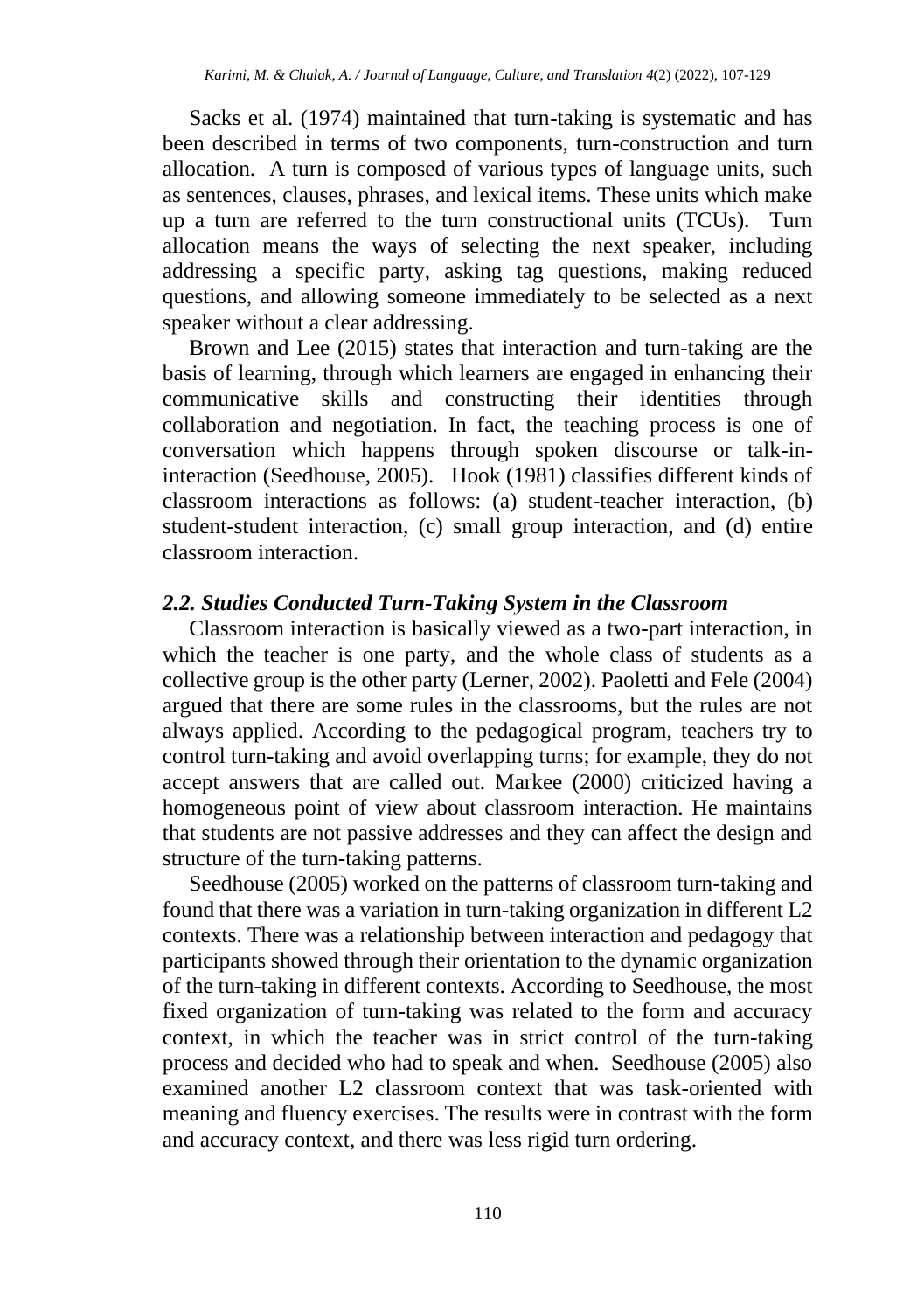Lehtimaja (2011) outlined that giving the chance for a turn through raising one's hand in the classroom was an appropriate way for many students to demonstrate to the teachers that they most probably know the answer, and they are willing to participate in the classroom discussion. However, only one student was nominated. Lehtimaja concluded that students' hand-raising could happen in a variety of sequential places, other than in transition relevance place (TRP). He cited that students' handraising practices were depended on the nature and direction of the teacher's gaze during teacher initiations. Her analysis showed that when teachers directed their gaze towards the class collectively, students raised their hands to get the chance of taking a turn.

Generally speaking, crucial issues in classroom settings are how students construct turn-taking, what kinds of questions they ask, and who will initiate talking (Dewi et al., 2018; Gorjian & Habibi, 2015; Yoshida, 2008). Yoshida (2008) recorded spoken interaction between the teacher and student to analyze the classroom discourse regarding the discourse markers, interactional sequences, and speech acts. The results revealed that the language used in the classroom contained various functions of integrational sequences that exist in authentic and natural communication.

The general belief is that different from the natural conversation in which participants construct turn symmetrically, turn allocation in educational contexts is dominated by the teacher, which leads to an asymmetrical relation (Ansori, 2019; Evnitskaya & Berger, 2017; Garton, 2012; Sari, 2020). In addition, in face-to-face classroom interaction, teachers impose power structures and continuously ask questions to evaluate the responses of students. That is why Initiation, Response, Evaluation (IRE) or Initiation, Response, Feedback (IRF) are frequently observed (Brooks, 2016).

# *2.3. Studies Conducted on Turn-Taking, Gender, and Language Proficiency*

Sunderland (1998) focused on males and females' talk to the teacher in the foreign language classroom. She claimed that although there has been much research on gendered discourse, there have been few studies of gender and interaction in EFL contexts. it has been generally presupposed that gender influences the process of teacher/student interactions in the classrooms.

Eighty-one meta-analysis studies on gender differences and studentteacher interaction have been done by Kelly (1998). Accordingly, teachers made eye contact more frequently with males than with females and permitted their classrooms to be male-dominated by calling on males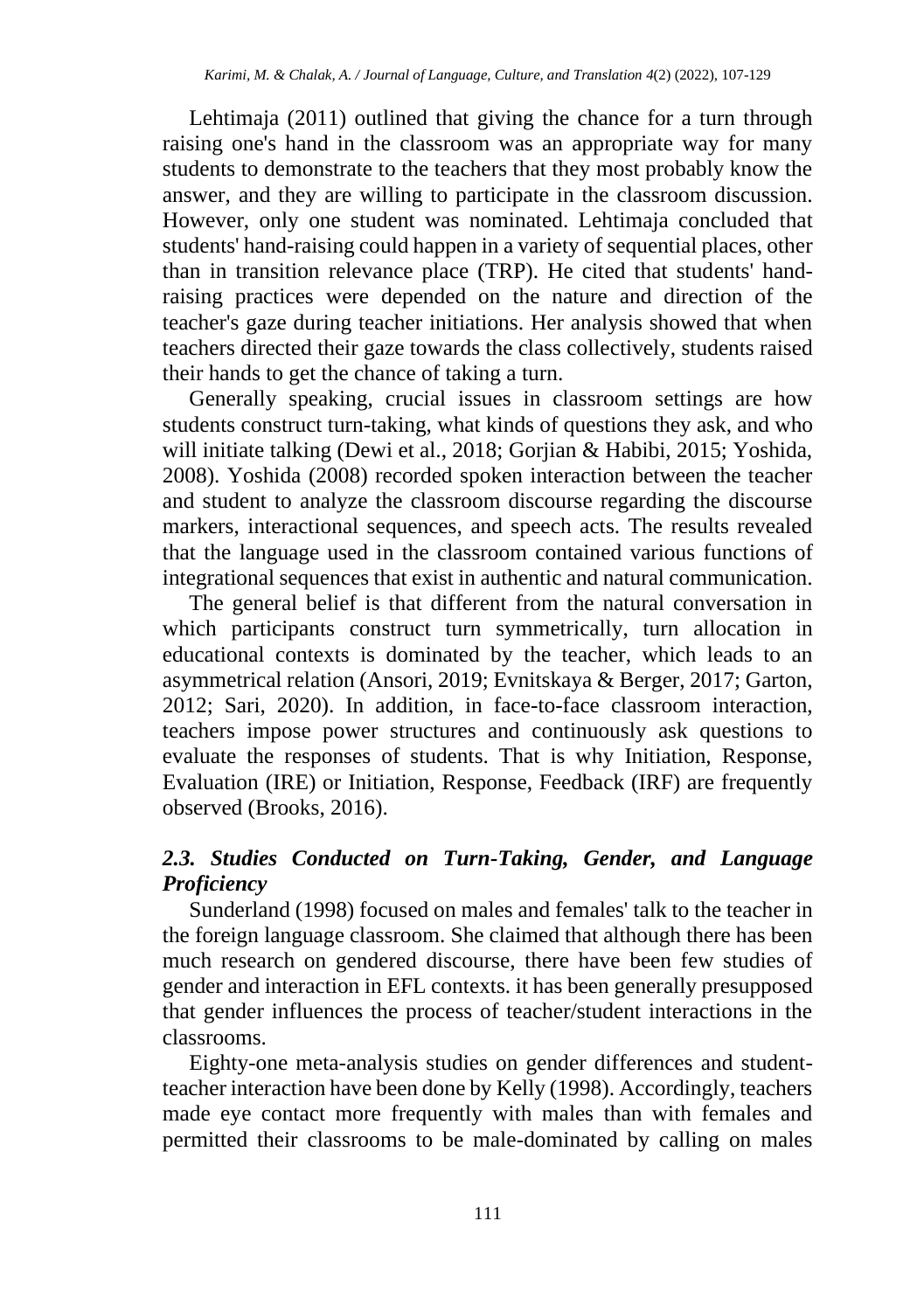more frequently. It is argued that teachers allowed males to interrupt females and respond to males with attention. The results showed that the teachers tended to interact more with boys than girls. Teachers asked boys more questions and provided much more response opportunities.

It can be concluded that most studies are based on the theory of Lakoff (1975) and Wardhaugh (2006), who maintain that the words of the speech act of women are different from men. They assert that various linguistic features, such as tag questions, linguistic expletives, and question intonation correlate more with women than men. In other words, males are more direct and present concise ideas, while females use lengthy emotional sentences (Gregoria et al., 2021).

Ghilzai & Baloch (2016) believe that women take more turns in conversation that is a sign of assertiveness. In the contrary, men were more talkative in class when the teacher was female, while they tended to be passive when the teacher was a male. Thus, teachers' gender might affect students' participation (Iqbal & Azhar, 2019). Furthermore, men often take the floor in conversation through employing strategies, such as integration with women's ideas, changing the topics of discussion. and being silent to hesitate women (Hellum & Olah, 2018).

In Iranian contexts, some researchers (Rashidi & Naderi, 2012; Rashidi & Rafiee Rad, 2010) found that boys are more inclined to interact with their teachers, willing to respond to the questions, and take longer turns. In another study, Chalak and Karimi (2017) investigated the turn-taking and repair strategies used by Iranian EFL learners. The results of the study revealed that the female students were mostly addressed by their teachers; however, voluntarism was commonly observed among male students (Chalak & Karimi, 2017).

In a study conducted by Yarahmadi and Sadeghi (2012), the relationship between general proficiency and the turn-taking strategies was analyzed. The participants were intermediate and advance English Translation students. the researchers observed that used more techniques to take a turn in telling a short story. Similar results were reflected in Galaczi's (2013) study that demonstrates turn-taking management increased with proficiency level and learners become more efficient decoding their partner's utterances.

In EFL virtual classrooms, teachers try to enhance the students' participation by initiating linguistic exchanges, assigning turns, and having the right to the third move. In a study conducted by Jocuns et al. (2020), classroom discourse practices that emerged during the COVID-19 Pandemic crisis were analyzed. The researchers employed nexus analysis, an action-focused approach incorporating aspects of ethnography. They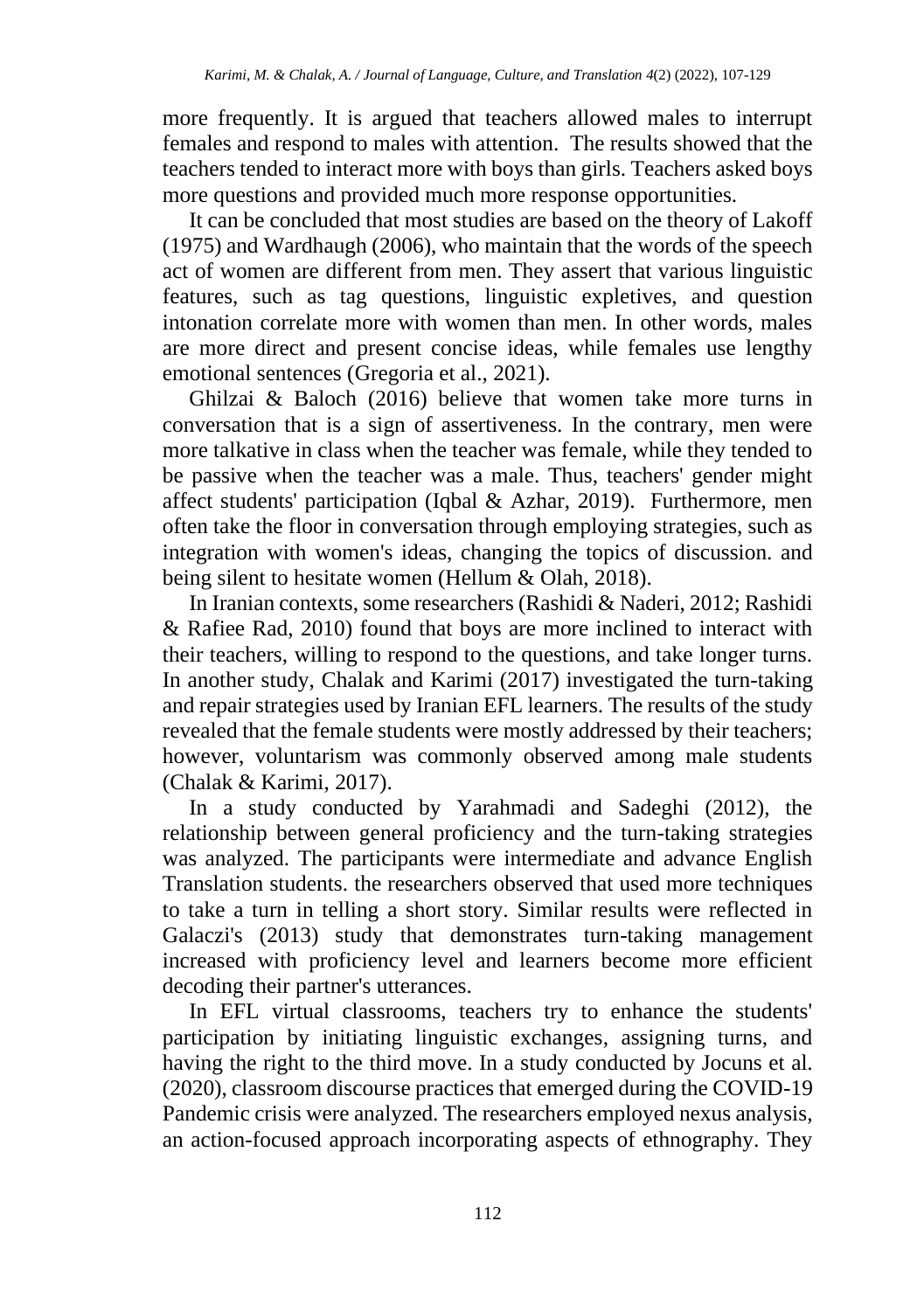concluded that the communication within the online environment was more between teachers and students, and the virtual classrooms negatively impacted the interaction between students. Similarly, Rahmatika and Laila (2021) analyzed the discourse structure of a classroom session during the Covid-19 Pandemic. They found that the interaction between teachers and students was not balanced. The teachers were too dominant, and they were not successful at constructing an interactive learning environment.

Despite the ample studies done on the turn-taking system, little attention has been paid to the analysis of the turn-taking system in virtual classrooms. Moreover, much uncertainty still exists about the relationship between language proficiency and the preferred strategies of taking turn. The present study aimed to address the following research questions:

1) What is the turn-taking system of Iranian virtual EFL classroom used by teachers and students?

2) What is the effect of gender on the students' turn-taking system, in Iranian virtual EFL classrooms?

3) What are the differences between the intermediate and advanced levels of Iranian EFL students at applying the turn-taking system?

## **3. Methodology**

## *3.1. Design and Context of the Study*

The basic factor of analyzing turn-taking system was conversation analysis (CA), and the focus of CA is on analyzing conversation and interaction in natural conditions. There was no intervention, or suggestion to the teachers to use a special method of teaching. Therefore, the design of the study was descriptive, because it was the best method for collecting the data. Due to the outbreak, the context of the study was limited to the Zoom Platform, which provided synchronous interactions between educators and students.

## *3.2. Participants*

This study was conducted on two proficiency levels of intermediate and advanced in the academic year 2020-2021. The Iranian EFL male and female students were 18-30 years old, and each classroom had 12-15 students. All participants (N=55) were university students or graduated in various fields of the study. They were all native speakers of Persian. Four virtual EFL classrooms were chosen based on the proficiency level, the number of students, and appropriate distribution of male and female students. During the observation of four EFL classrooms, the students and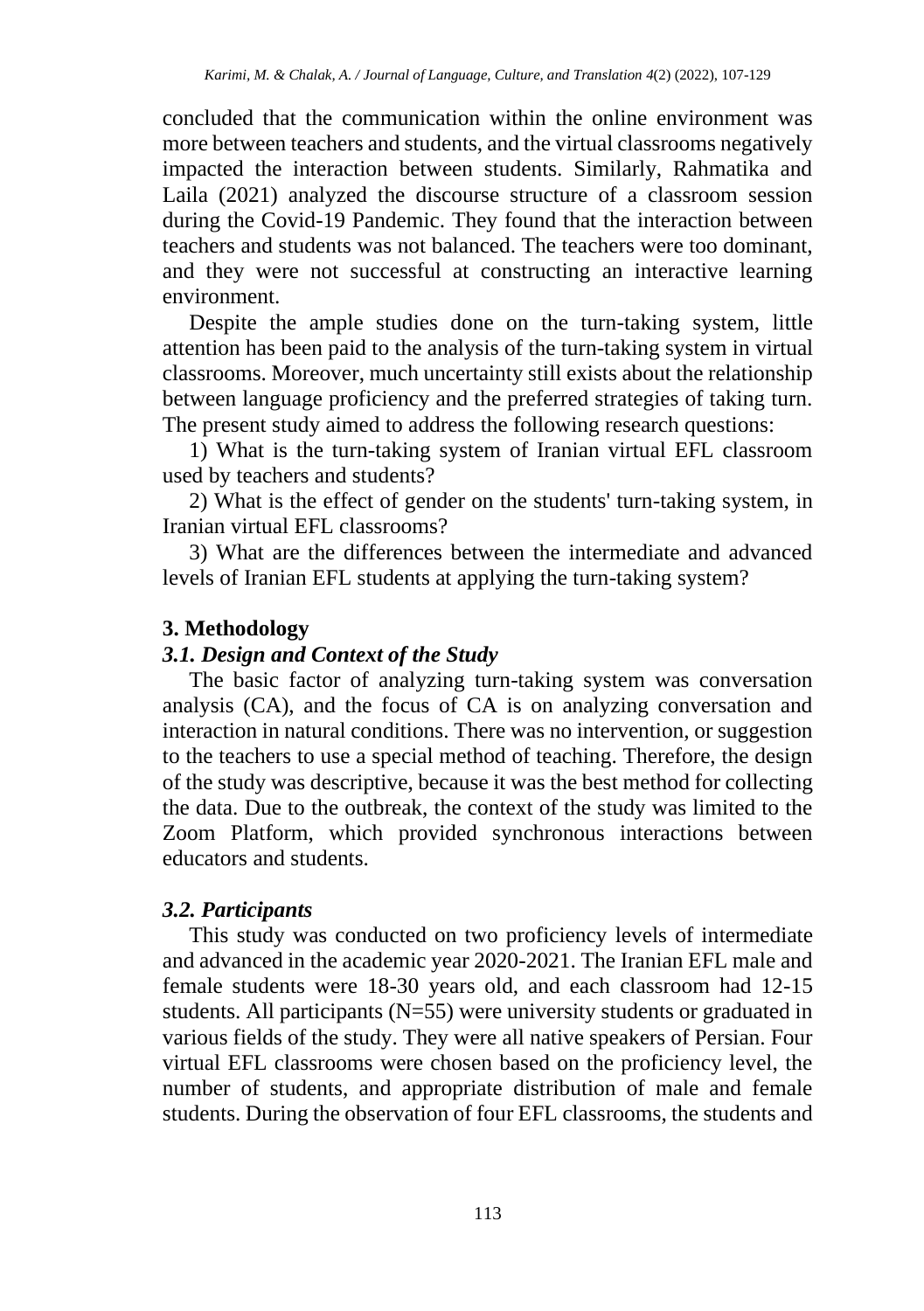the teachers were not aware of the topic of the research, and the classrooms were held normally as always.

#### *3.3. Instruments*

The researchers utilized the framework proposed by Sacks et al. (SSJ) in 1974. By considering SSJ's turn-taking system, the ways of selecting the next speaker and self-selection can be identified. It should be noted that in this study, some slight modifications were made to make the framework more applicable to the current online situation. For instance, unmuting the microphones was added as a strategy of self-selection. The Cronbach's alpha was calculated, and the reliability of the framework was at .81, which was an acceptable level. Moreover, to assess its validity, the researchers interviewed two English teachers who were experts at handling virtual classrooms. According to the consensus collected from the experts, the components of the framework were clear and concrete. Table 1 depicts the framework used in this research.

| Table 1. Turn-taking System |  |  |  |  |
|-----------------------------|--|--|--|--|
|-----------------------------|--|--|--|--|

| Level of Proficiency         | Male Students                        |                                                   | Female<br><b>Students</b> |
|------------------------------|--------------------------------------|---------------------------------------------------|---------------------------|
| Teacher selects next speaker | Addressing                           | Gaze<br>Vocative                                  |                           |
|                              | Tag questions                        |                                                   |                           |
|                              | Reduced questions                    | Confirmation questions<br>Interrogative questions |                           |
| students' self-selection     | Hand-raising<br>Unmuting microphones |                                                   |                           |

In addition, the Zoom Platform was the leading application utilized in this study. The teachers started a zoom meeting as a host and clicked the Record Button. In order to identify the teachers' gazing direction, the Thumbnail View opted in a way that the teacher view was scaled down, and the thumbnails showed the participants who were most recently the active speakers. Furthermore, the researchers, as the hosts of the meeting, allow the participants to mute or unmute themselves.

### *3.3. Data Collection Procedure*

Iranian EFL classrooms of Kalam Melal Institute were selected to examine the turn-taking system applied by the teacher and students. the researchers made contact with the manager of the institute to obtain an authorization to observe the recorded EFL classrooms held via Zoom. In order to collect the data, discussion classrooms were selected. They were held three times a week. The topic of discussion was adopted from the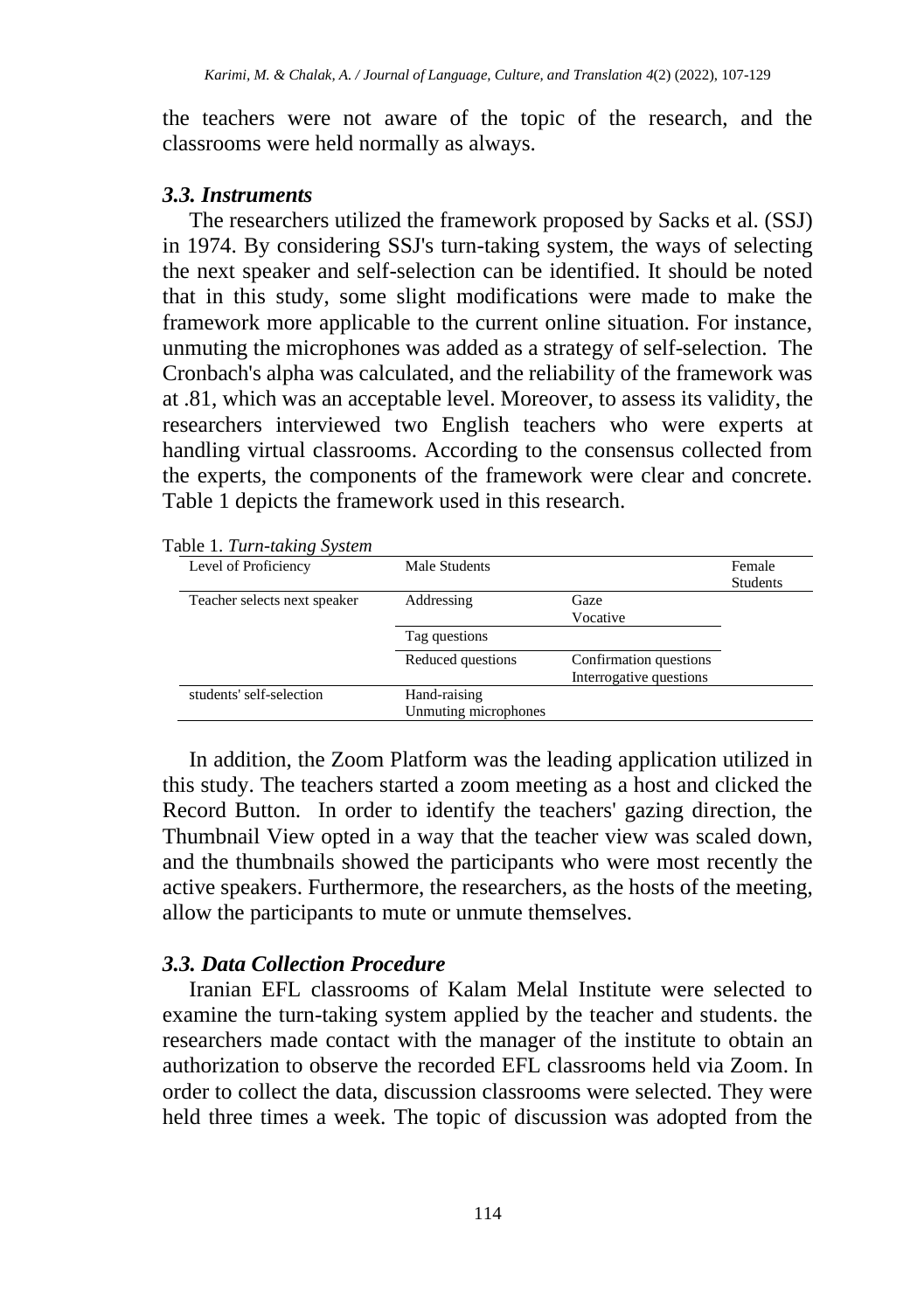book, *Speak Now*. Each session lasted one hour and a half. Five sessions of each class were observed by the researchers, two intermediate and two advanced classes. By observing the classes, the checklist was marked.

The teachers had to share the lesson plan by *Screen-Sharing* a document or slide at the beginning of the course to have a homogenous classroom syllabus. This gave students a clear idea of how the session would progress. The teachers also discussed the online etiquettes and expectations in the first session. For instance, the participants' microphones had to be mute upon entry to avoid background noise; However, they were allowed to unmute them whenever they wanted to take a turn. In addition, they had to keep their cameras on and create eye contact with their teachers. Regarding the teachers' responsibilities, they were allowed to use the *Whiteboard* or *Annotate* to share documents.

#### *3.4. Data Analysis Procedure*

After observing five sessions of four Iranian virtual EFL classrooms and filling out the prepared checklist, the checklist of each session was classified to analyze which situation took place more. All of these aspects were recorded in a detailed description. In addition to the verbal cues, such as vocatives and reduced questions, the non-verbal cues such as handraising and unmuting microphones performed by the students were also examined. After collecting the data, Statistical Package for Social Sciences (SPSS) version 22.0 and Chi-Square Test were used to examine all obtained information.

### **4. Results**

Descriptive statistics were run to gain basic information, such as mean scores, maximum and minimum numbers, and standard deviation. Tables 2 and 3 present the results of descriptive statistics for primary information of turn-taking system and the time of holding turn in the Iranian virtual classrooms.

|        |                      | Minimum | Maximum | Mean    | Std.      |
|--------|----------------------|---------|---------|---------|-----------|
|        |                      |         |         |         | deviation |
| taking | Male                 | .00     | 47.00   | 14.2941 | 11.32961  |
|        | Female               | .00     | 32.00   | 12.4118 | 7.44579   |
| É      | Intermediate         | 5.00    | 33.00   | 15.3214 | 6.26420   |
|        | Advanced             | .00     | 47.00   | 11.9750 | 11.19898  |
|        | Teacher selects next | .00     | 33.00   | 12.5263 | 7.53565   |
|        | speaker              |         |         |         |           |
|        | Self-selection       | .00     | 47.00   | 14.4000 | .68688    |

Table 2. *Descriptive Statistics*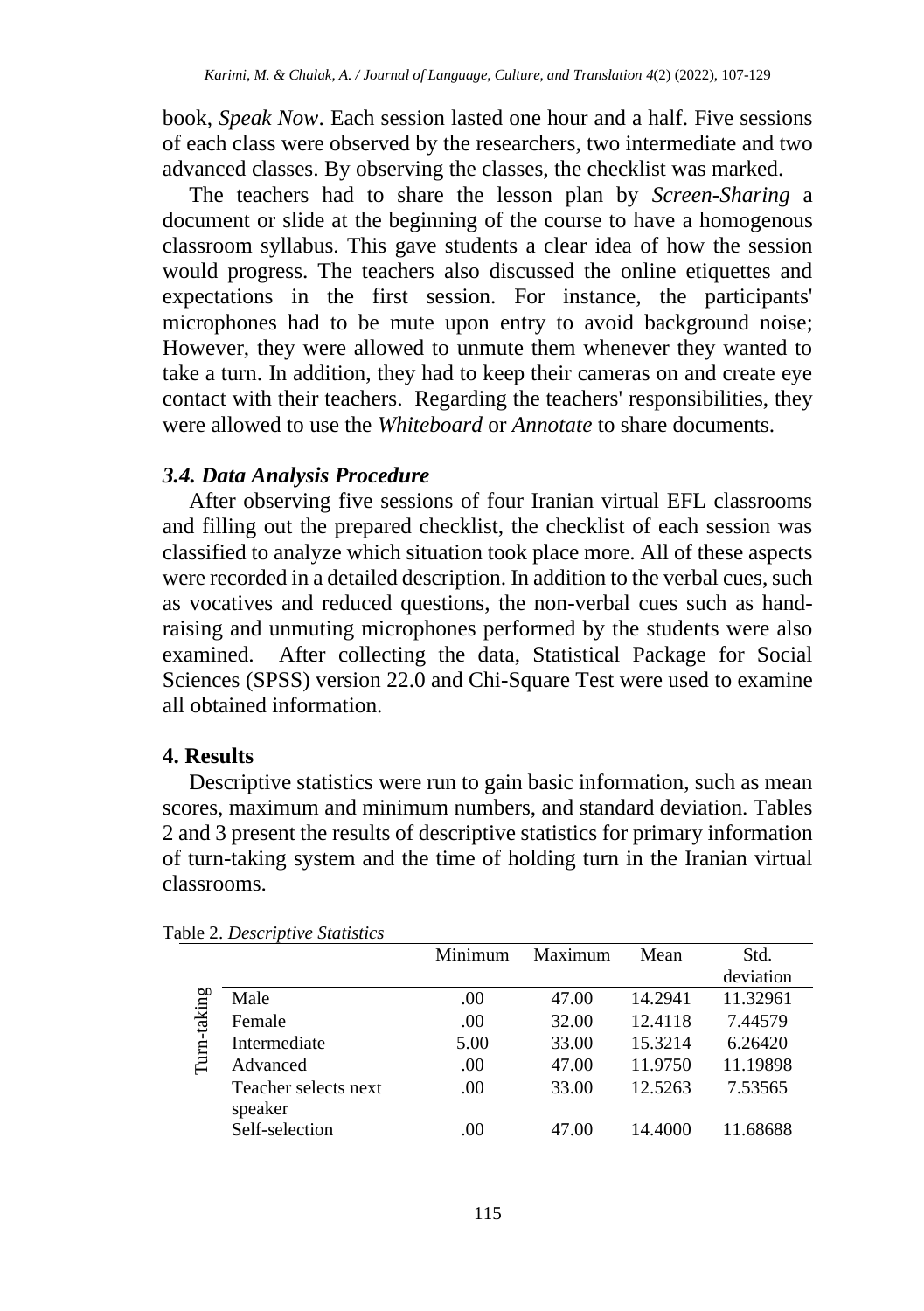|            | Level        |                 | Minimum | Maximum | Mean    | Std.      |
|------------|--------------|-----------------|---------|---------|---------|-----------|
| turn       |              |                 |         |         |         | Deviation |
|            | Intermediate | Male            | 8.00    | 13.00   | 10.4706 | 1.67513   |
| of holding |              | Female          | 13.00   | 17.00   | 14.9054 | 1.25269   |
|            |              | <b>Teachers</b> | 40.00   | 49.00   | 45.4159 | 3.06319   |
|            | Advanced     | Male            | 20.00   | 28.00   | 24.7388 | 2.34982   |
| Time       |              | Female          | 10.00   | 19.00   | 15.1361 | 2.48734   |
|            |              | Teachers        | 30.00   | 40.00   | 35.4489 | 2.97524   |

Table 3. *Time of Holding Turns* 

According to Table 2, the mean score of turn-taking indicated that male students took more turns than female students, and turn-taking strategies were used by students and teachers at advanced proficiency level were more than intermediate level. In order to analyze the group differences, the Chi-Square Test was administered.

Table 4. *Frequency and Test Statistics of Turn-Taking*

|                              | Observed N | Expected N | Residual |
|------------------------------|------------|------------|----------|
| Teacher selects next speaker | 952        | 908.0      | 44.0.    |
| Self-selection               | 864        | 908.0      | $-44.0$  |
| Total                        | 1816       |            |          |
| Chi-Square                   |            | 4.264      |          |
| Df                           |            |            |          |
| Asymp. Sig.                  |            | .039       |          |

As Table 4 demonstrates, the p-value was .039, that was less than .05.; therefore, there was a meaningful difference between the number of next speakers who were selected by the teacher and the students' self-selection. It indicated that the frequencies of turn-taking subcomponents employed by the teachers were more than the students' self-selection.

In addition, the researchers concentrated on the turn-taking system in more detail. Selecting the next speaker by the teachers included different strategies, and the types of self-selection were limited to two ways. Table 5 reveals the results.

|                          | Observed N | <b>Expected N</b> | Residual |
|--------------------------|------------|-------------------|----------|
| Addressing gaze          | 402        | 363.2             | 38.8     |
| Addressing vocatives     | 488        | 363.2             | 124.8    |
| <b>Reduced Questions</b> | 62         | 363.2             | $-301.2$ |
| Hand-raising             | 204        | 363.2             | $-159.2$ |
| Unmuting mics            | 660        | 363.2             | 296.8    |
| Total                    | 1816       |                   |          |
| Chi-Square               |            | 609.132           |          |
| df                       |            | 4                 |          |
| Asymp. Sig.              |            | .000              |          |

Table 5. *Frequency and Test Statistics of Different Types of Turn-Taking*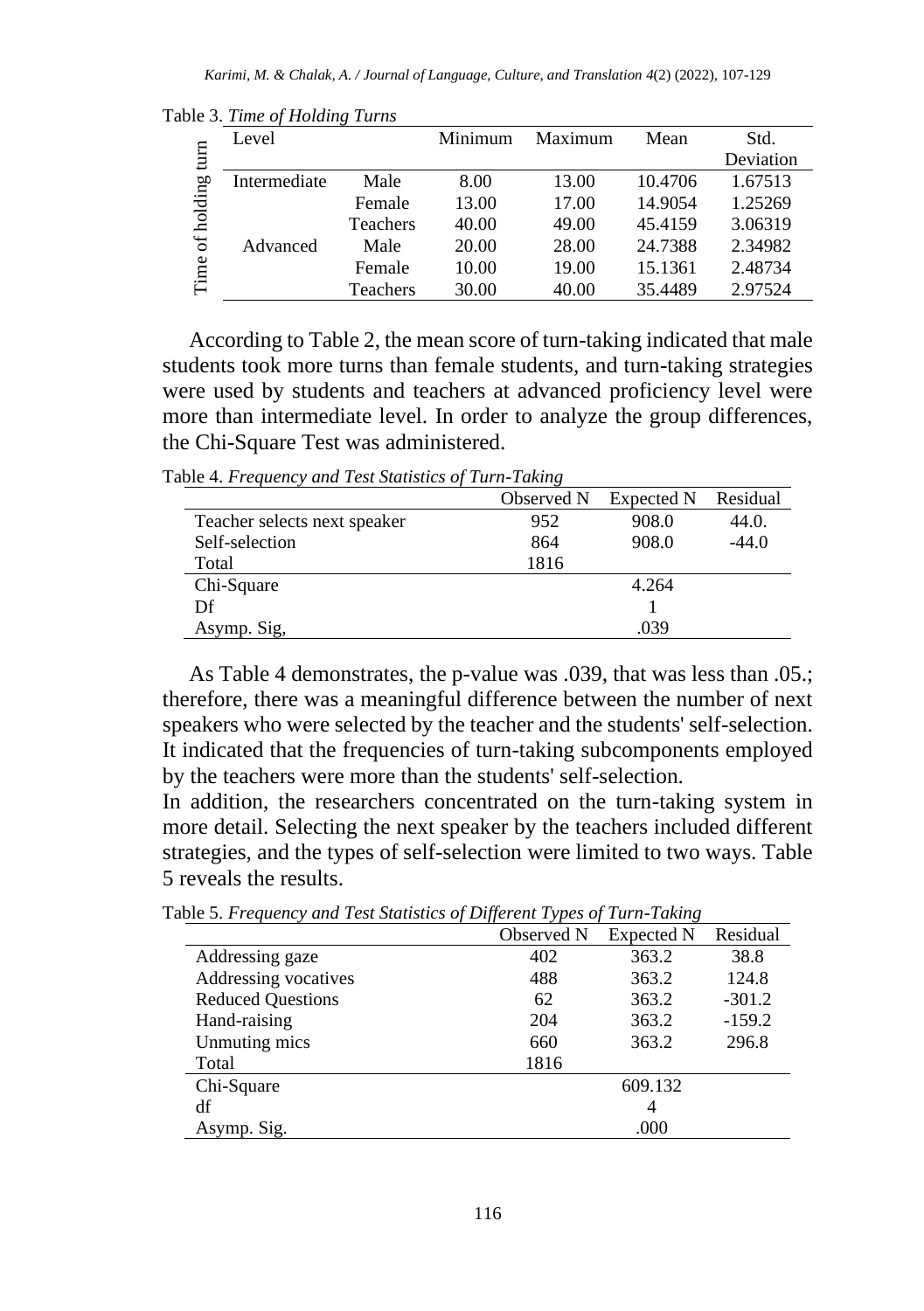Observing 20 virtual EFL classes and filling out the framework demonstrated the frequency of each item of the turn-taking system. The Chi-Square was 609.132, and the p-value was less than .05. Thus, there were meaningful differences among applying all types of turn-taking to choose the next speaker. The noticeable point was that the teachers did not use tag questions and confirmation questions to select the students as the next speaker. To find out which types of turn-taking strategies were not meaningfully different from each other, pair-comparison of each item with other items was made. Tables 6 and 7 demonstrate the results of paircomparison.

|              | Observed | Observed | Observed | Observed | Observed |
|--------------|----------|----------|----------|----------|----------|
|              | N        | N        | N        | N        | N        |
| Addressing   | 402      | 402      | 402      | 402      |          |
| gaze         |          |          |          |          |          |
| Addressing   | 488      |          |          |          | 488      |
| vocatives    |          |          |          |          |          |
| Reduced      |          | 62       |          |          | 62       |
| questions    |          |          |          |          |          |
| Hand raising |          |          | 204      |          |          |
| Unmuting     |          |          |          | 660      |          |
| mics         |          |          |          |          |          |
| Total        | 890      | 464      | 606      | 1062     | 550      |
| Chi-Square   | 8.310    | 249.138  | 64.693   | 62.678   | 329.956  |
| df           | 11       |          |          |          |          |
| Asymp. Sig.  | .004     | .000     | .000     | .000     | .000     |

Table 6. *Frequency and Test Statistics of Pair-Comparison of Each Turn-taking Items with Other Items*

Table 7. *Frequency and Test Statistics of Pair-comparison of Each Turn-taking Items with other Items*

|                   |         | N      | N      | N       | N       |
|-------------------|---------|--------|--------|---------|---------|
| Using vocatives   |         |        |        |         |         |
| Reduced questions | 488     | 488    |        |         |         |
| Addressing gaze   |         |        | 62     | 62      |         |
| Hand raising      | 204     |        | 204    |         | 204     |
| Unmuting the mics |         | 660    |        | 660     | 660     |
| Total             | 692     | 1148   | 266    | 772     | 864     |
| Chi-square        | 116.555 | 25.770 | 75.805 | 495.296 | 240.667 |
| Df                |         |        |        |         |         |
| Asymp. Sig.       | .004    | .000   | .000   | .000    | .000    |

Checking out the data presented in Tables 6 and 7 revealed that the pair-comparison of each two item had a p-value of less than .05, and the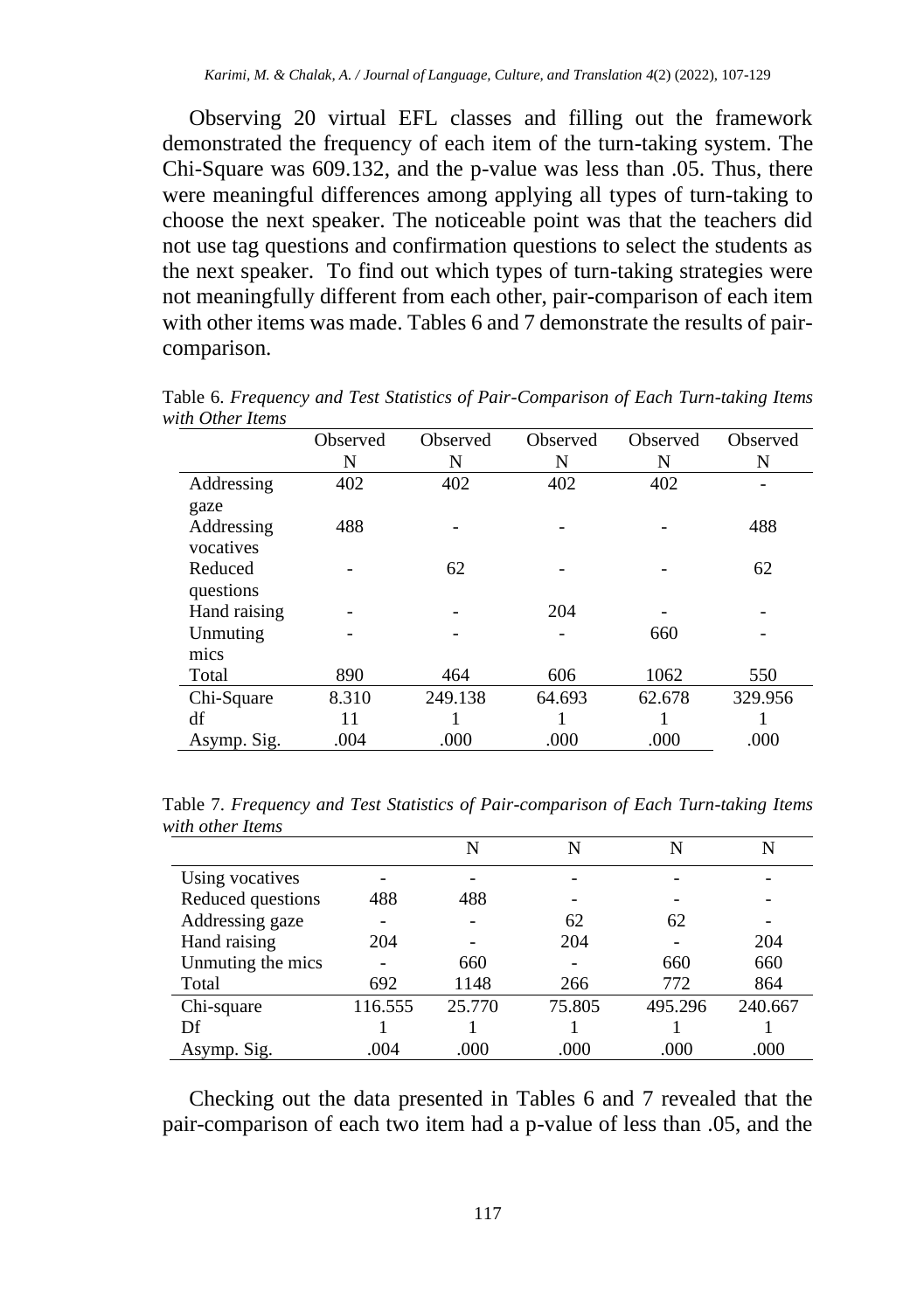strategies employed for taking the turn were meaningfully different. Unmuting the mics which was the subcategory of the students' selection had been used the most, and asking interrogative questions which was the subcategory of the reduced question was the least preferred strategy.

|                   | Observed N | Expected N | Residual |  |  |
|-------------------|------------|------------|----------|--|--|
| Addressing gaze   | 238        | 194.4      | 43.6     |  |  |
| Addressing        | 245        | 194.4      | 50.6     |  |  |
| vocatives         |            |            |          |  |  |
| Reduced questions | 36         | 194.4      | $-158.4$ |  |  |
| Hand raising      | 82         | 194.4      | $-158.4$ |  |  |
| Unmuting the mics | 371        | 194.4      | 176.6    |  |  |
| Total             | 972        |            |          |  |  |
| Chi-Square        |            | 377.434    |          |  |  |
| Df                |            | 4          |          |  |  |
| Asymp. Sig.       | .000       |            |          |  |  |

Table 9. *Frequency and Test Statistics of Applying Different types of Turn-taking by Male Students* 

By considering the Chi-Square of 377.434 and the p-value if .000, all types of turn-taking had meaningful distinctions with each other. In order to understand which two types of turn-taking that were employed by the male students were meaningfully different, the pair-comparison was done between each two items. The findings of these comparisons are shown graphically in Figure 1.



*Figure 1.* The pair-comparison of each turn-taking item with other items applied by male students.

According to the figure, there was no meaningful difference between the two types of teacher-selection that are addressing gaze and vocatives.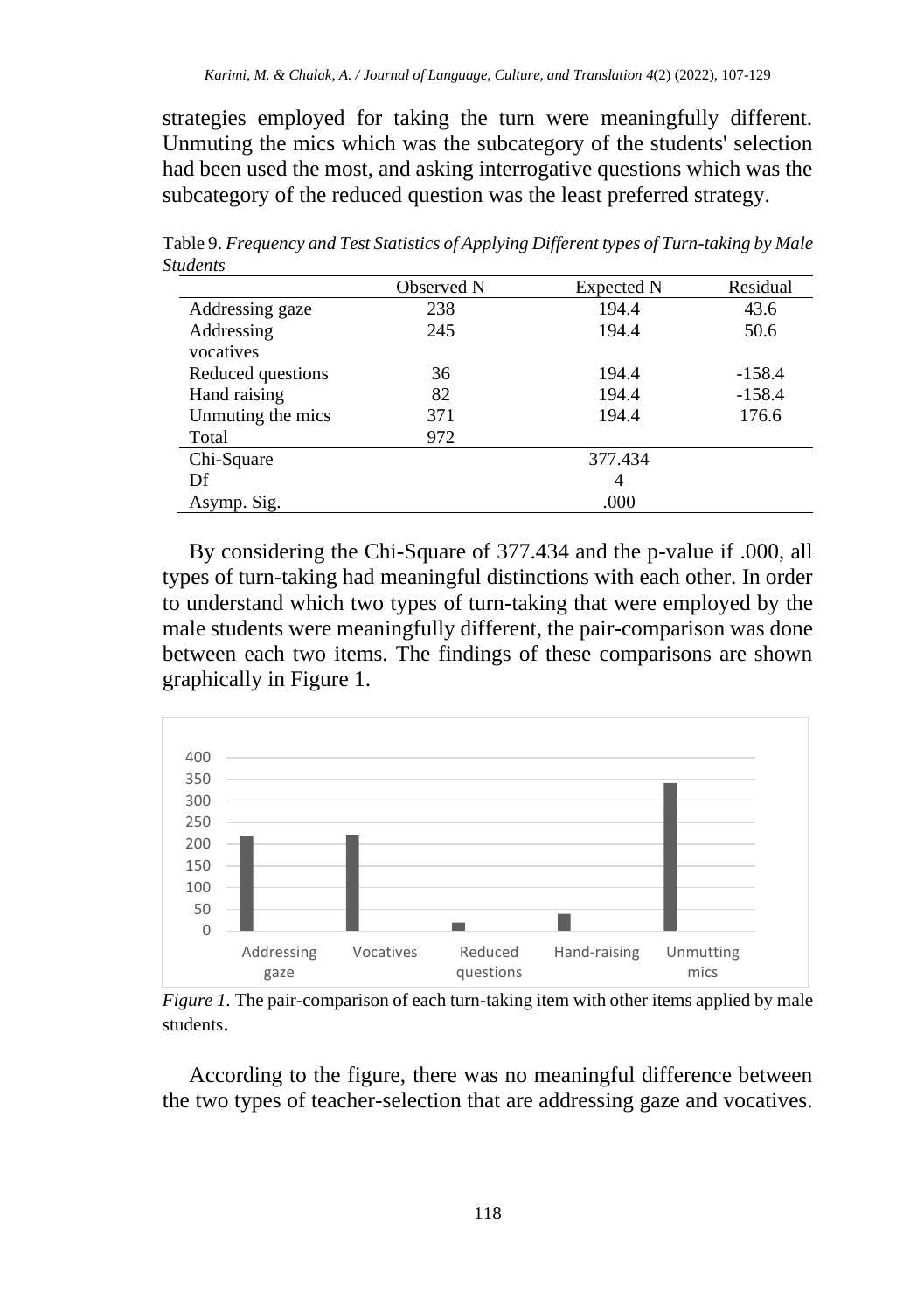In order to analyze the females', turn-taking system, the same statistical procedures were applied.

|                   | Observed N | Expected N | Residual |  |
|-------------------|------------|------------|----------|--|
| Addressing gaze   | 164        | 168.8      | $-4.8$   |  |
| Addressing        | 243        | 168.8      | 74.2     |  |
| vocatives         |            |            |          |  |
| Reduced questions | 26         | 168.8      | $-142.8$ |  |
| Hand raising      | 122        | 168.8      | $-46.8$  |  |
| Unmuting mics     | 289        | 168.8      | 120.2    |  |
| Total             | 844        |            |          |  |
| Chi-Square        |            | 252.126    |          |  |
| df                |            | 4          |          |  |
| Asymp. Sig.       | .000       |            |          |  |

Table 9*. Frequency and Test Statistics of Applying Different Types of Turn-taking by Female Students* 

A p-value of less than .05 indicated significant differences among the usage of various types of turn-taking by the female students. To examine the data, pair-comparison of each type was made. The findings are shown in Figure 2.



*Figure 2.* The pair comparison of each turn-taking item with other items applied by female students*.*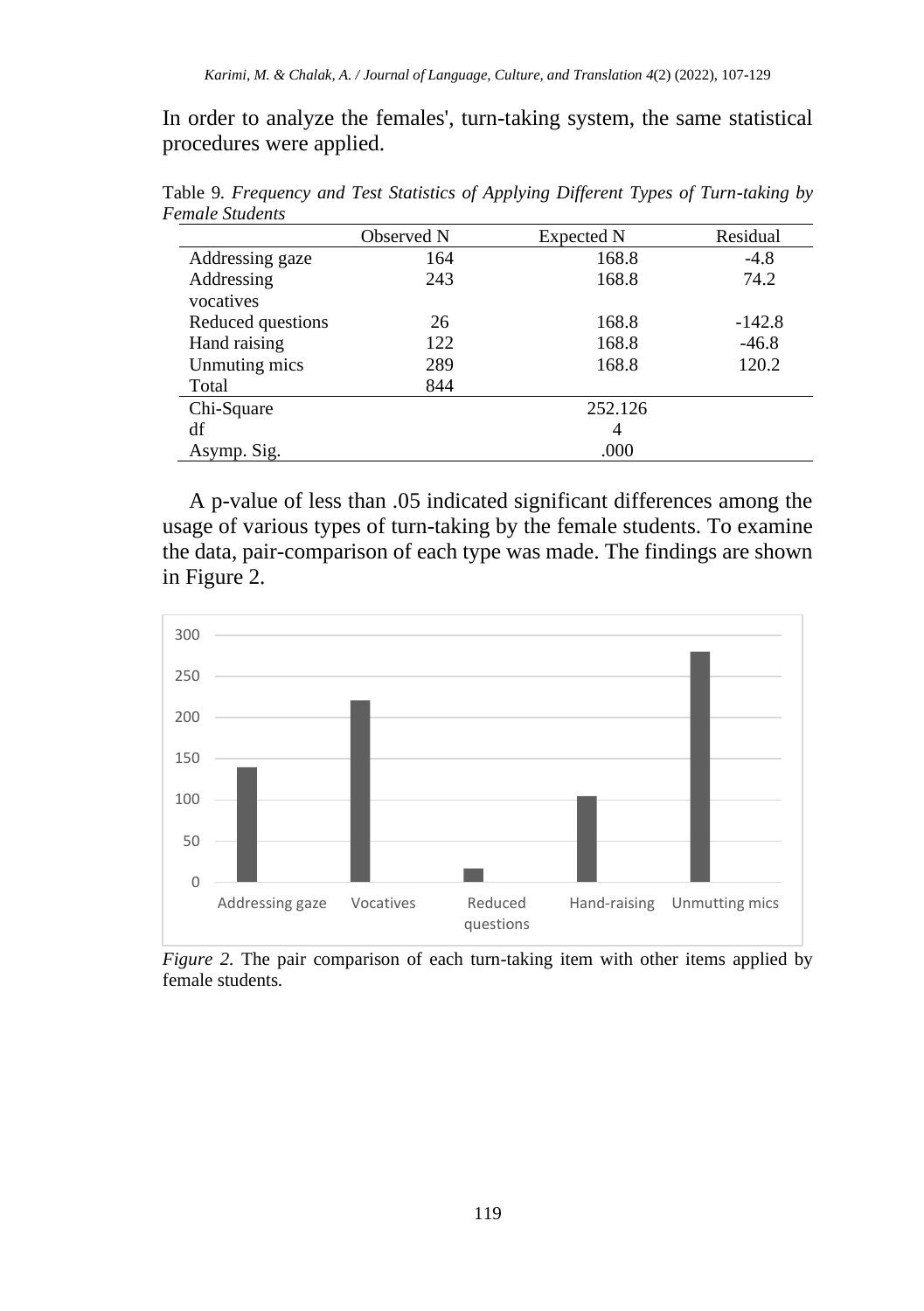

*Figure 3.* Males and females turn-taking.

The Chi-Square Test was run to measure the frequency distribution of various turn-taking types used by both genders. Table 10 represents the pvalue. As can be seen, the p-value is less than .05, and it indicated the significant differences between males and females regarding the turntaking items employed in online classrooms.

Table 10. *Chi-Square Test* 

|                    |        | uı | $(2-sided)$<br>Asymp<br>S10 |
|--------------------|--------|----|-----------------------------|
| Pearson Chi-Square | 24.373 |    | 000                         |

The second research question refers to the relationship between the level of proficiency and applying different types of turn-taking in EFL virtual classrooms. The Chi-square Test was administered to measure the frequency of turn-taking at two proficiency levels of intermediate and advanced. Table 11 shows the results.

Table 11. *Frequency and Test Statistics of Turn-Taking in Intermediate and Advanced Levels*

|              | Observed N | Expected N | Residual |
|--------------|------------|------------|----------|
| Intermediate | 858        | 908.0      | $-50.0$  |
| Advanced     | 958        | 908.0      | 50.0     |
| Total        | 1816       |            |          |
| Chi-Square   |            | 5.507      |          |
| df           |            |            |          |
| Asymp. Sig   |            | .019       |          |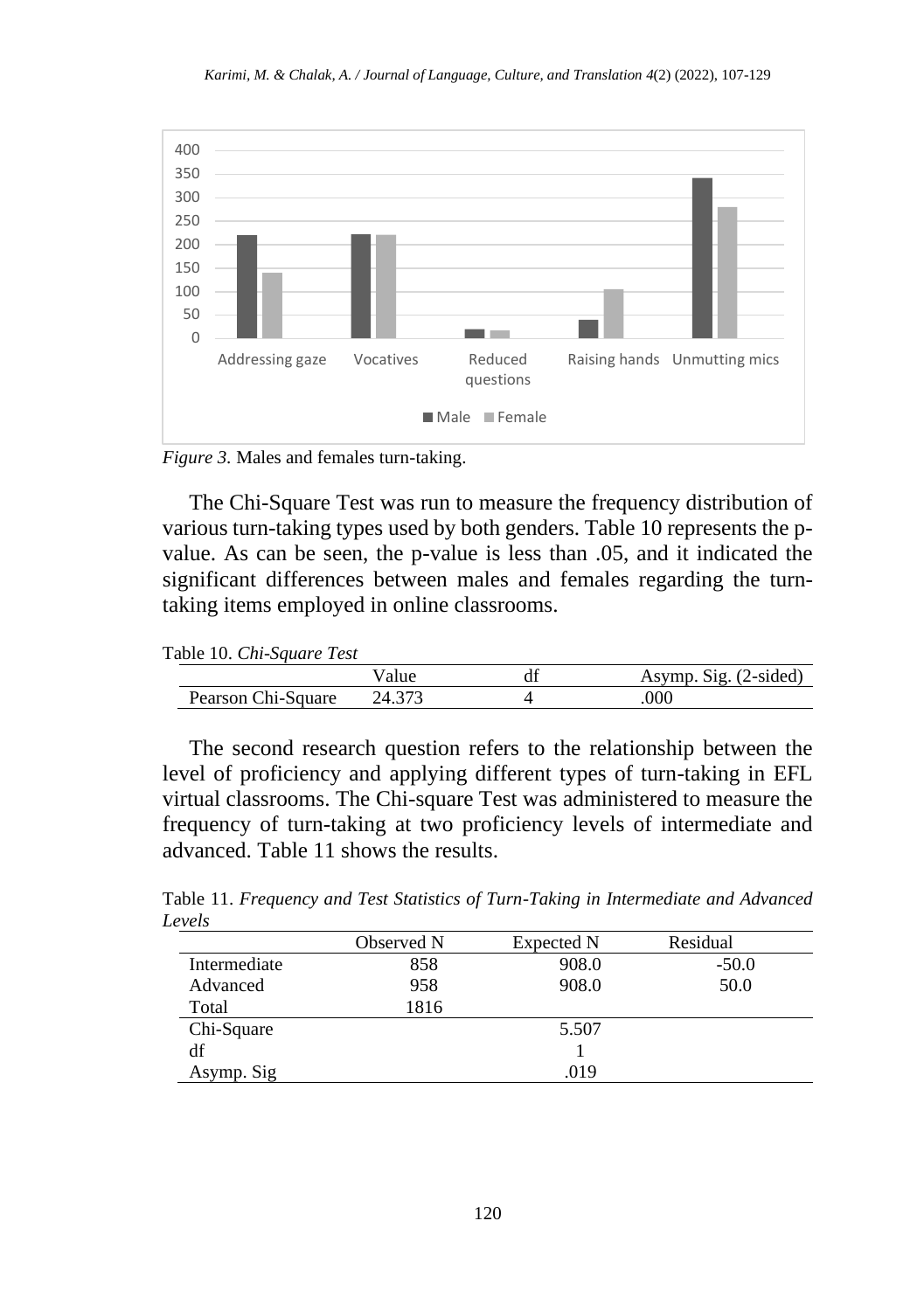The p-value of .019 points that the amount of turn-taking was significantly different at two proficiency levels. Table 12 shows the descriptive statistics run on the turn-taking system applied at the intermediate level.

Table 12. *Frequency and Test Statistics of Applying Different Types of Turn Taking at Intermediate Level*

|                     | Observed N | Expected N | Residual |  |
|---------------------|------------|------------|----------|--|
| Addressing gaze     | 178        | 214.5      | $-36.5$  |  |
| Addressing vocative | 321        | 214.5      | 106.5    |  |
| Hand raising        | 171        | 214.5      | $-43.5$  |  |
| Unmuting mics       | 188        | 214.5      | $-26.5$  |  |
| Total               | 858        |            |          |  |
| Chi-Square          |            | 71.184     |          |  |
| Df                  |            |            |          |  |
| Asymp. Sig.         | .000       |            |          |  |

The p-value of .000 means that there was a meaningful difference in the frequency of each turn-taking type applied at this level. It should be mentioned that the reduced and integrative questions were not used. the next step was to implement a pair-comparison of each turn-taking type. Figure 4 illustrates the results.



*Figure 4*. The pair-comparison of each turn-taking item with other items at the intermediate level.

The small English letter of b which was written above the three graphs was the sign of applying these three subcategories of turn-taking without a significant difference. Table 13indicates the information of the turrn0taking system applied by advanced online learners.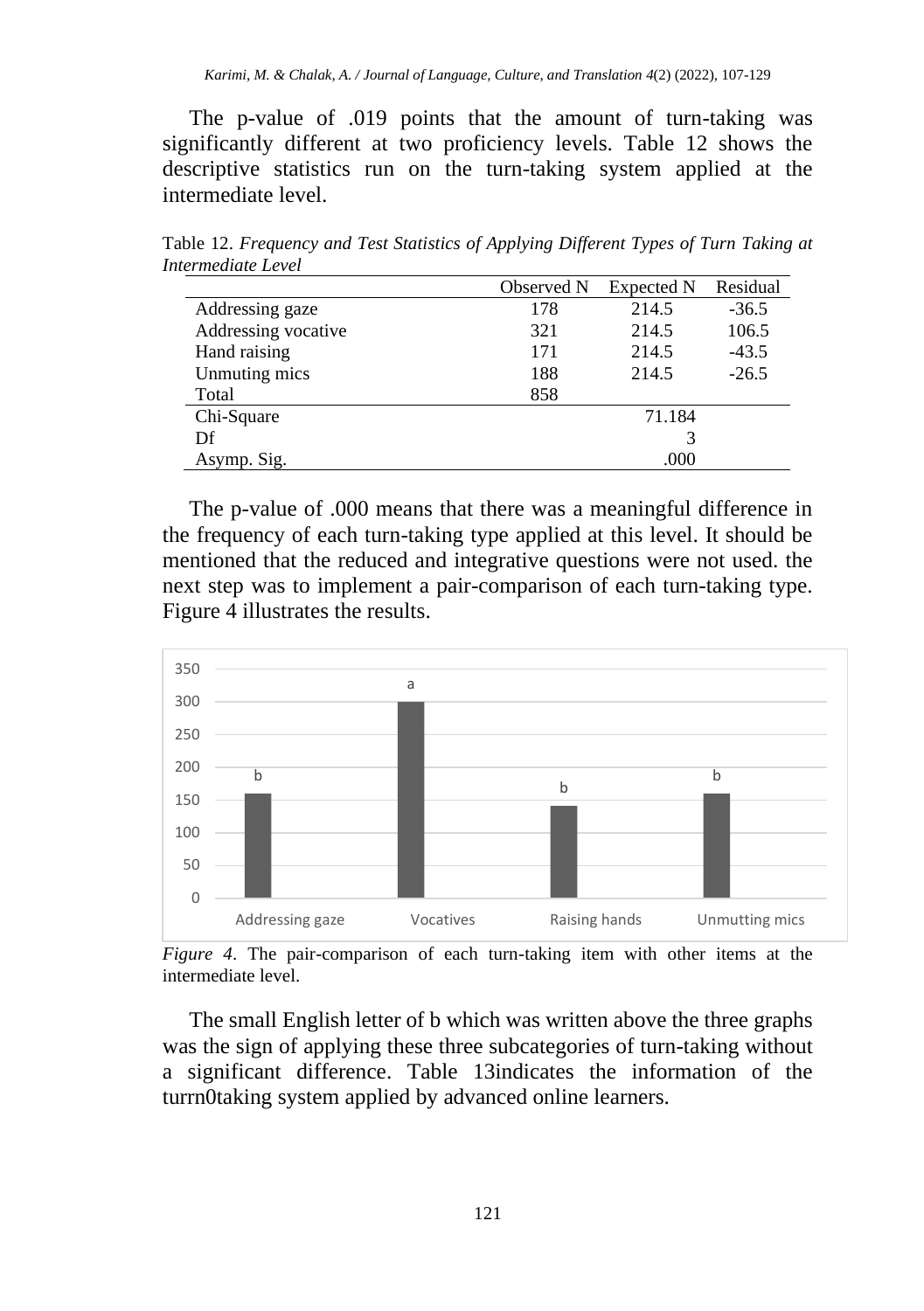|                 | Observed N | Expected N | Residual |  |  |
|-----------------|------------|------------|----------|--|--|
| Addressing gaze | 224        | 191.6      | 32.4     |  |  |
| Vocatives       | 167        | 191.6      | $-24.6$  |  |  |
| Reduced-        | 62         | 191.6      | $-129.6$ |  |  |
| interrogative   |            |            |          |  |  |
| questions       |            |            |          |  |  |
| Hand-raising    | 33         | 191.6      | $-158.6$ |  |  |
| Unmuting mics   | 472        | 191.6      | 280.4    |  |  |
| Total           | 958        |            |          |  |  |
| Chi-Square      |            | 637.939    |          |  |  |
| df              | 4          |            |          |  |  |
| Asymp.Sig.      | .000       |            |          |  |  |

Table 13. *Frequency and Descriptive Statistics of Applying Different Types of Turn-Taking at Advanced Level* 

The p-value less than .05 indicates that there was a significant difference in applying the various subcategories of the turn-taking system at the advanced level. Figure 5 shows the results of the pair-comparison of each type of turn-taking with others.



*Figure 5*. The pair-comparison of each turn-taking item with other items at advanced level.

To analyze the rate of turn-taking distribution at intermediate and advanced levels, the Chi-Square Test was applied. Figure 6 represents the data. The advanced learners took more turns by unmuting their mics, and the intermediate participants never were chosen as the next speaker by asking questions.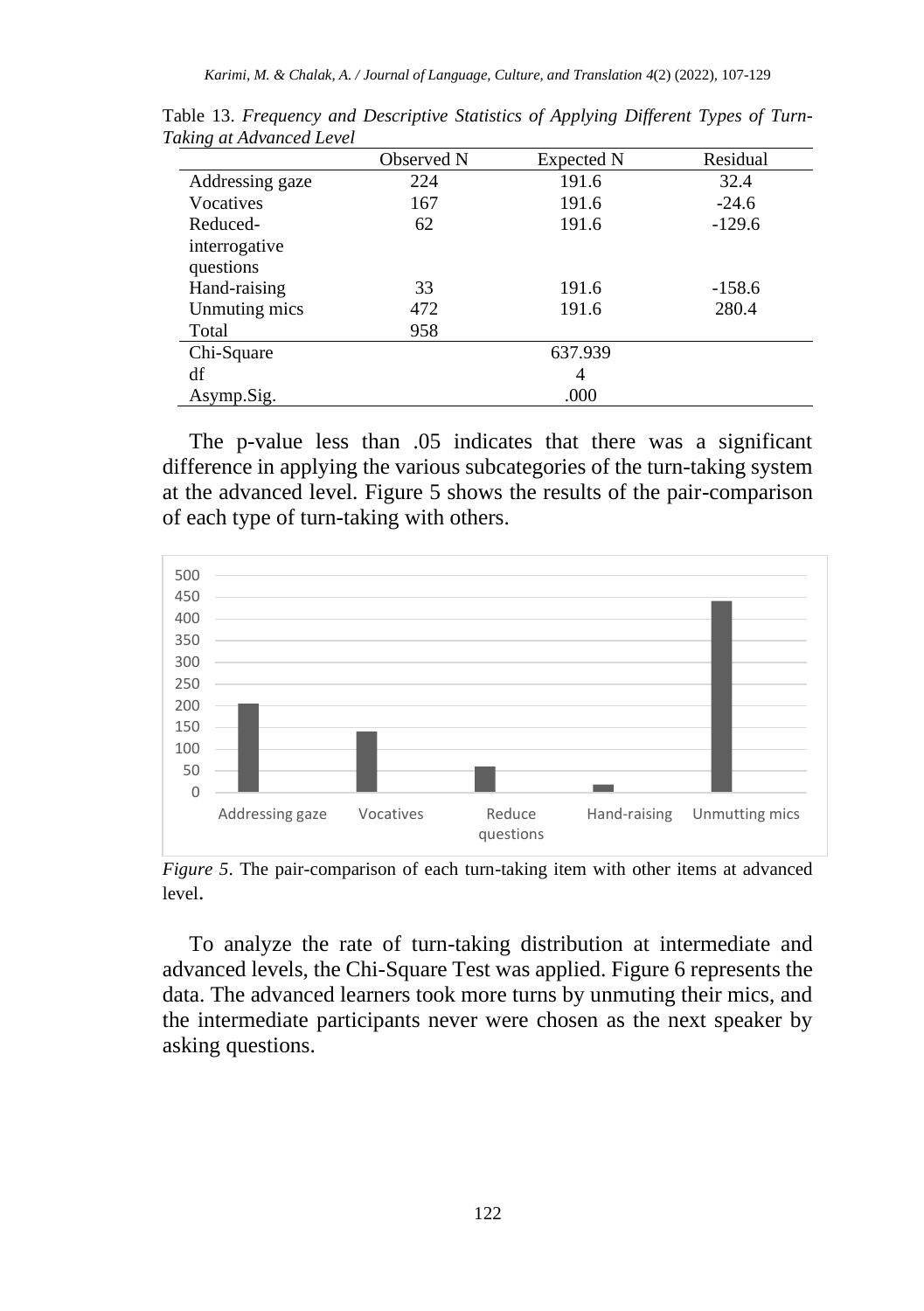*Karimi, M. & Chalak, A. / Journal of Language, Culture, and Translation 4*(2) (2022), 107-129



*Figure 6.* Turn-taking in intermediate and advanced proficiency levels.

Table 14 shows the results of the Chi-Square Test. the p-value of .000 demonstrated the significant difference in using the subcategories of the turn-taking system that were applied by intermediate and advanced EFL learners in a virtual classroom.

Table 12. *Chi-Square Test*

|                    | alue    | aı | $\text{Sig.}$ (2-sided)<br>Asymp |  |
|--------------------|---------|----|----------------------------------|--|
| Pearson Chi-Square | 326.906 |    | 000                              |  |

#### **5. Discussion**

The Covid-19 Pandemic has an undeniable impact on the structure of EFL classrooms. For decades, researchers attempted to figure out how the turn-taking system is applied in conventional face-to-face classrooms. However, recent studies have shifted their attention to the turn-taking strategies applied in virtual settings. Throughout this study, the researchers investigated how Iranian English learners employed the subcategories of the turn-taking system on the Zoom Platform, and they scrutinized the effect of gender and language proficiency as well.

To answer the first question, which aimed at investigating the most prevalent turn-taking system in Iranian online classrooms, the researchers recorded and observed the online sessions, filled out the framework, categorized the data, and analyzed them by running descriptive statistics and Chi-Square Test. As the results suggested, there was a significant difference between the frequencies of self-selection and teacher selection (p<.05). Accordingly, the order of frequency was as follows: unmuting the microphones, using vocatives by the teachers, addressing gaze by the teachers, hand-raising, and asking questions.

The results of this study indicated an asymmetrical relation that existed in the virtual classrooms. Similar to face-to-face educational settings, the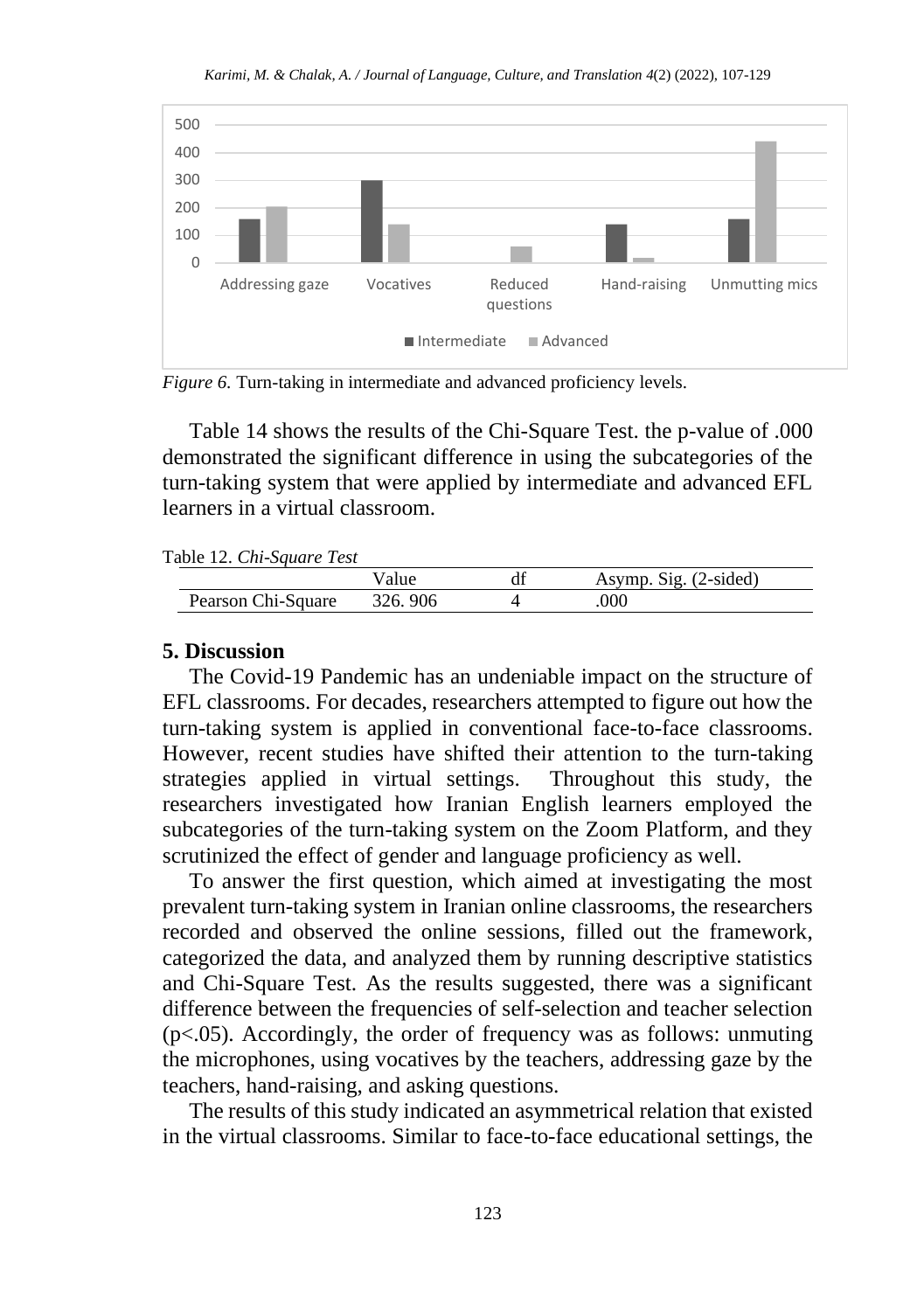teachers were too dominant in assigning the turns and imposing power by initiating the intentions. Much of the available literature on discourse analysis in EFL classrooms indicates the same results (Ansori, 2019; Evnitskaya & Berger, 2017; Garton, 2012; Sari, 2020; Rahmatika & Laila, 2021).

The results of this research are in line with Markee (2000) who claimed that there was little opportunity for the participants to self-select to take the next turn, except for the teacher and students had a pre-allocated turntaking organization. These findings are also in agreement with the viewpoint of Paoletti and Fele (2004) who argued that teachers tried to take the control of turn-taking system.

To address the second research question, which focused on the impact of gender on the turn-taking system, the frequency of turn-taking and pvalue were calculated. The p-value less than .05 indicated a significant difference between males and females regarding the ways used for taking a turn. Accordingly, male students took turns more than females, and it was in line with many researchers' (Hellum & Olah, 2018; Rashidi & Naderi, 2012; Rashidi & Rafiee Rad, 2010) findings that showed that male students were more likely to interact with others.

The third research question aimed at identifying the impact of language proficiency on the turn-taking system in an EFL virtual course. The results indicated that the advanced students took more turns than the students of intermediate level. Moreover, the interrogative questions were not applied by the intermediate students to select the next speaker. The paircomparison results showed that there was no significant difference in being selected as the next speaker by addressing the gaze, hand-raising, and unmuting the mics in the intermediate level of proficiency.

The intermediate students tended to take the next turn by being nominated by teachers more than other types of turn-taking. On the contrary, the advanced individuals unmuted the mics to take the next turn the most. The results of this study are in line with the findings of some researchers (Galaczi's (2013) Yaraahmai & Sadeghi, 2012) who conducted studies on the relationship between EFL learners' language proficiency and turn-taking. They realized that turn-taking management increased with proficiency level and learners become more efficient decoding their partner's utterances.

# **6. Conclusion**

Turn-taking is the basic part of each conversation to maintain the interaction. Turn-taking analysis could broaden our horizon about how students' participation and interaction can be facilitated not only in the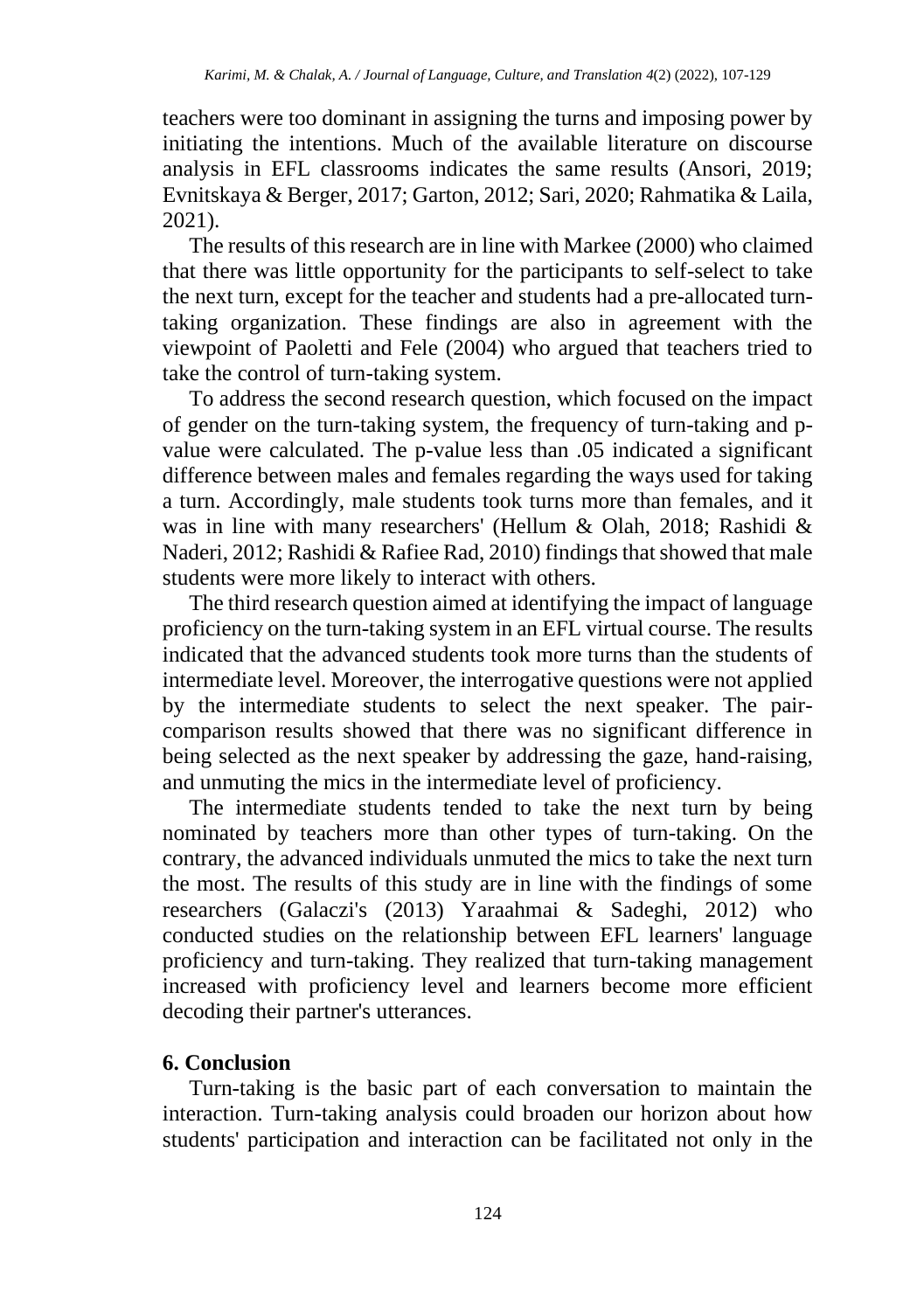conventional face-to-face classrooms but also in online educational settings. EFL learners take various interactional processes to find an opportunity for participation and learning.

The findings of the present investigation have provided evidence that teachers played an important role in controlling the turn-taking system in virtual classrooms. Among different subcategories of the turn-taking system, the most preferred strategy for turn-taking was unmuting the microphones to initiate or continue a conversation. This subcategory of turn-taking was more observed among the male participants who tended to be addressed as the next speaker, and the teachers allowed them the next turn; therefore, the chances of taking turns by the female students decreased.

Besides gender, the level of proficiency had a considerable impact on the preferred strategies employed for turn-taking. The intermediate students were waiting to be nominated by their teachers the most, while the advanced students unmuted their mics immediately whenever they wanted to take part in a discussion. On the other hand, the intermediate learners used to hand-raise more than their advanced counterparts.

These findings have some resemblance to the traditional classroom settings. First, teachers dominate the turn-taking system by assigning the turns. Among various subcategories of teacher selection, vocatives or using addressees' names was the primary strategy to control or manipulate the interlocutors. Regarding the gaze cues, the teachers were often looking at the whole context, and their gaze shift was not frequent. Although in face-to-face classrooms, eye gaze plays a vital role in turn transitions, the virtual gaze was not very coherent.

Finally, a number of limitations need to be considered. First, the small sample size might negatively affect the generalizability of the results. Furthermore, the framework of the research was limited in the number of subcategories of both could not concretely elaborate on the events selfselection and teacher selection. More elaborated frameworks could pave the way for the researchers to have an in-depth investigation of the turntaking system applied in virtual classrooms. Considering these limitations, it is vital that researchers replicate the study with a larger research population. It would also be interesting to integrate other aspects of the Zoom platform that have an effect on turn-taking strategies into the existing framework. Finally, collecting quantitative and qualitative data together can provide more in-depth information about the learners' attitudes towards online learning.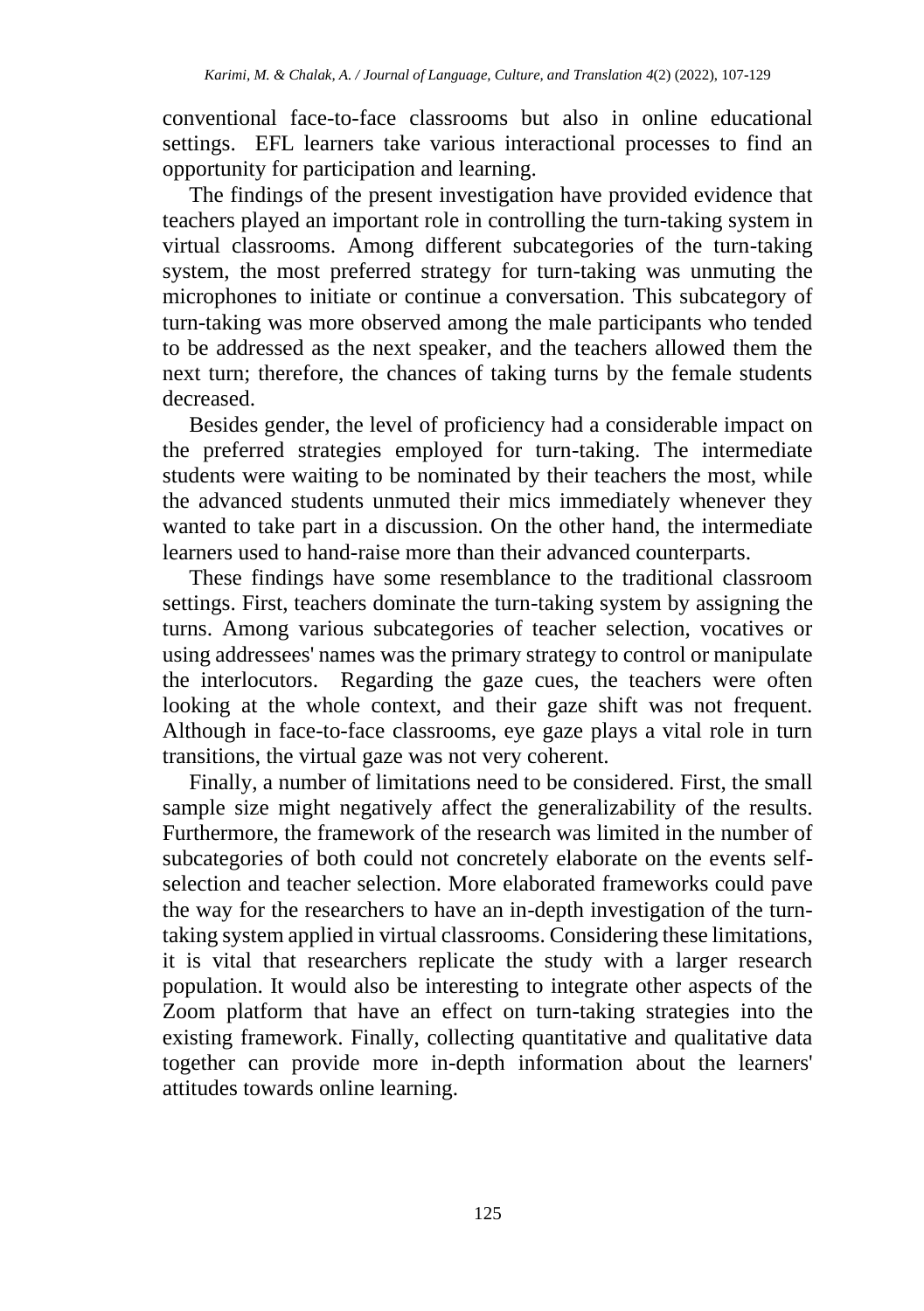**Funding:** This research received no external funding from any agency. **Conflicts of Interest:** The authors declare no conflict of interest.

# **References**

- Amani, M. H. (2020). Turn-taking and gender dominance issue. *International Journal of Research in Social Sciences and Humanities. 10*(2), 172-177.
- Amir, S. H. & Jakob, C. J. (2020). Male and female teachers' turn taking strategies in EFL classroom interaction. *International Journal of Progressive Sciences and Technologies. 19*(1), 176-182. <https://doi.org/10.52155/IJPSAT.V19.1.1626>
- Ansori, M. (2019). English teachers' efficacy in using pedagogical techniques to promote higher order thinking skills. *Celtic: A Journal of Culture, English Language Teaching, Literature, and Linguistics, 6*(2), 1-13[.https://doi.org/10.22219/CELTIC.V612 .9860](https://doi.org/10.22219/CELTIC.V612%20.9860)
- Azhar, A. K. & Iqbal, N. (2018). Turn-taking and gender differences in language classroom. *Journal of Nelta, 23*, 54-67.
- Brooks, C. F. (2016). Role, power, ritual, and resistance: A critical discourse analysis of college classroom talk. *Western Journal of Communication, 80*(3), 384-369.https:// doi. org/ 10. 1080/ 1946 3014.2020.1761847
- Brown, H. D., & Lee, H. (2015). *Teaching by principles: An interactive approach to language pedagogy* (3d ed). Englewood Cliffs, NJ: Prentice-Hall Regents.
- Chalak, A. & Karimi, M. (2017). Analysis of turn taking and repair strategies among male and female Iranian intermediate EFL learners. *Journal of Applied Linguistics and Language Research. 4*(2), 1-9.
- Coates, J. (1998). *Language and gender: A reader*. Blackwell Publishing.
- Darhower, M. (2002). International features of synchronous computermediated communication in the intermediate L2 class: A sociocultural case study. *CALICO Journal, 19*(2), 249-277.
- Dewi, F. R., Suharsono, S., & Munir, A. (2018). Turn taking strategies and it relations to the learners' personality and power in the interaction of English conversation class. *Eternal, 4*(2), 288-305. <https://doi.org/10.24252/Eternal.V42.2018.A12>
- Evnitskaya, N., & Berger, E. (2017). Learners' multimodal displays of willingness to participate in classroom interaction in the L2 and CLIL contexts. *Classroom Discourse, 8*(1), 71-49. [https://10.1080/19463014.2016.1272062](https://10.0.4.56/19463014.2016.1272062)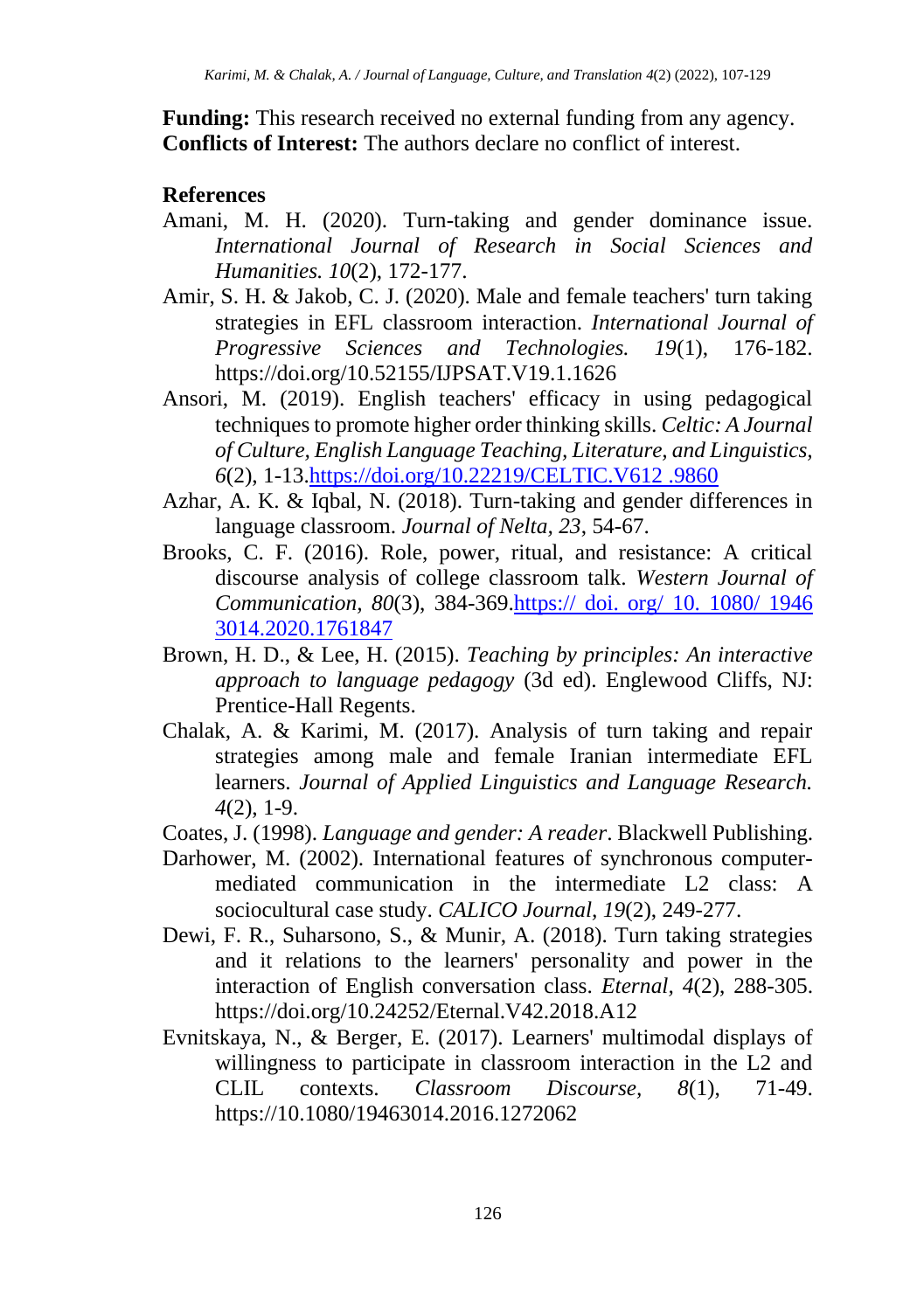- Galaczi. D. E. (2013). Interactional competence across proficiency levels: How do learners manage interaction in paired speaking teats? *Applied Linguistics*, 1-33. Doi: 10.1093/applin/amt017
- Garton, S. (2012). Speaking out of turn? Taking the initiative in teacherfronted classroom interaction. *Classroom Discourse, 3*(1), 29-45. <https://doi.org/10.1080/19343014.2012.666022>
- Ghilzai, A. Sh. & Baloch, M. (2016). Conversational analysis of turn taking behavior and gender difference in multimodal conversation. *Perspectives in Language, Linguistics and Media, 1*(2016), 1-13.
- Gorjian, B., & Habibi, P. (2015). The effect of conversation strategies on the classroom interaction: The case of turn taking. *Journal of Applied Linguistics and Language Learning, 1*(1), 14-23. <https://doi.org/10.5923/j.jalll.20150101.03>
- Gregoria, B. L., Escandallo, C. J., & Suan, G. E. (2021). Language of Adam and Eve: A comparative analysis on linguistic representation of gender. *International Journal of Innovative Science and Research Technology,6*(7), 605-656.
- Greller, W., & Drachsler, H. (2012). Translating learning into numbers: A generic framework for learning analytics. *Journal of Educational Technology and Society, 15*(3), 42-57.
- Hellum, M., & Olah, L. S. (2018). Doing gender and gender equality through emotional expressions during a research interview. Views of highly educated Swedish young adults. *Journal of Gender Studies, 28*(3), 304-317.https:// doi. org/ 10. 1080 /0958 9236.20 18.1441018
- Heritage, J. (1984). Introduction. In J. Atkinson & J. Heritage (Eds.), *structure of social action* (pp. 1-15). Cambridge: Cambridge University Press.
- Hook, C. (1981). *Studying classrooms*. Deakin University Press.
- Hussein, M. A. turn-taking and gender dominance issue. *International Journal of Research in Social Sciences and Humanities, 10*(2), 172- 177.
- Jocuns, A., Shi, L., Zhang, L., Yin, T., Gu, X., Huang, X., Zhang, Y., & Zhang, Y. (2020). Translocating classroom discourse practices during the Covid-19 pandemic in China: A reflective nexus analysis account. *Iranian Journal of Language Teaching Research, 8*(3), 121-142.<https://doi.org/10.30466/ijltr.2020.120937>
- Kelly, A. (1988). Gender differences in teacher-pupil interactions: A meta-analytic review. *Research in Education, 39*, 1-23.
- Lakoff, R. (1975). *Language and women's place.* Cambridge University Press.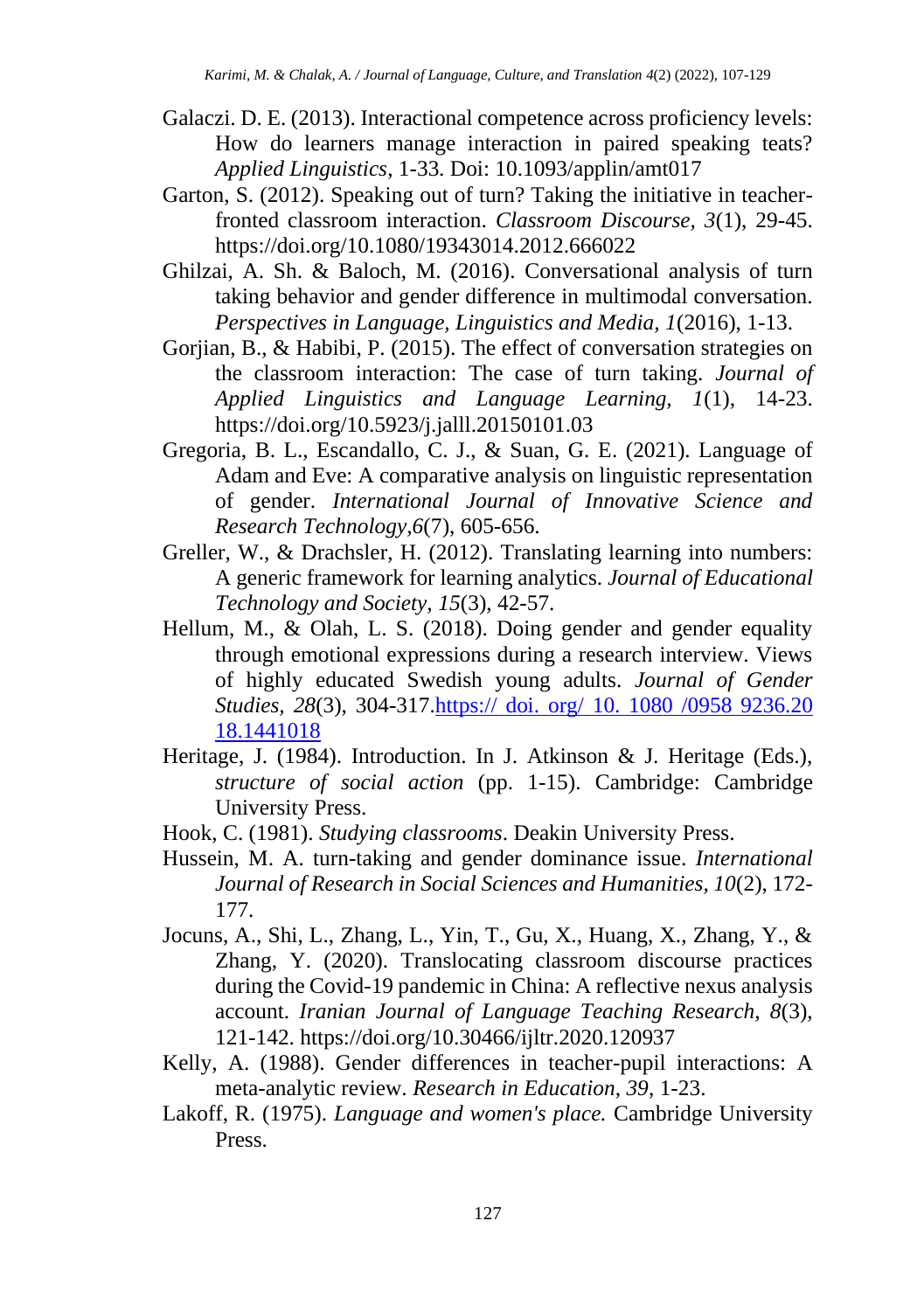- Lee, L. (2007). Fostering second language oral communication through constructivist interaction in desktop video conferencing. *Foreign Language Annals, 40*(4), 635-649.
- Lehtimaja, I. (2011). Teacher-oriented address terms in students' reproach turns. *Linguistics and Education, 22*, 348-363.
- Lerner, G. H. (2004). *Conversation analysis: studies from the first generation*. John Benjamin Publishing.
- Markee, N. (2000). *Conversation analysis.* Mahwah, NJ: Lawrence Erlbaum Associates.
- Nicholls, J. (1993). Exchange structure in the EDL classroom: Q-A-C and Q-CQ-A-C sequences in small group interaction. *Pragmatics and Language Learning, 4,* 183-191.
- Paoletti, I., & Fele, G. (2004). Order and disorder in the classroom. International Pragmatics Association. *Pragmatics, 14*(1), 69-85.
- Puri, G. (2012). Critical success factors in E-learning-an empirical study. *International Journal of Multidisciplinary Research, 2*(1), 149-161.
- Sacks, H., Schegloff, E. A., & Jefferson, G. (1987). A simplest systematics for the organization of turn taking for Conversation. *Studies in the Organization of Conversational Interaction*, 7-55. <https://doi.org/10.1016/b978-0-12-623550-0.50008-2>
- Sadkar, D. (1999). Gender equity: still knocking at the classroom door. *Educational Leadership, 56***(**7), 6-22.
- Sari, C. C. (2020). Conversation analysis: Turn-taking mechanism and power relation in classroom setting. *A Journal of Culture, English Language Teaching, Literature, & Linguistics, 7*(2), 118-136. <https://doi.org/10.22219/celtic.v7i2.12598>
- Seedhouse, P. (2005). Conversation analysis and language learning. *Language Teaching, 38,* 165-187.
- Seuren, M. L., Wherton, J., Greenhalgh, T., & Shaw, E. S. (2020). Whose turn is it anyway? Latency and the organization of turn-taking in video-mediated interaction. *Journal of Pragmatics, 172*(2021), 63- 78.
- Sunderland, J. (1989). Girls being quiet: a problem for foreign language classrooms? *Language Teaching Research, 2(*1), 48-82.
- Racheva, V. (2018). *Social aspects of synchronous virtual learning*  environments. AIP Conference Proceedings.https://doi.org/10. [1063/1.5082050.](https://doi.org/10.%201063/1.5082050)
- Rashidi, N., & Rafiee rad, M. (2010). Analyzing patterns of classroom interaction in EFL classrooms in Iran. *The Journal of Asia TEFL, 7*(3), 93-120.